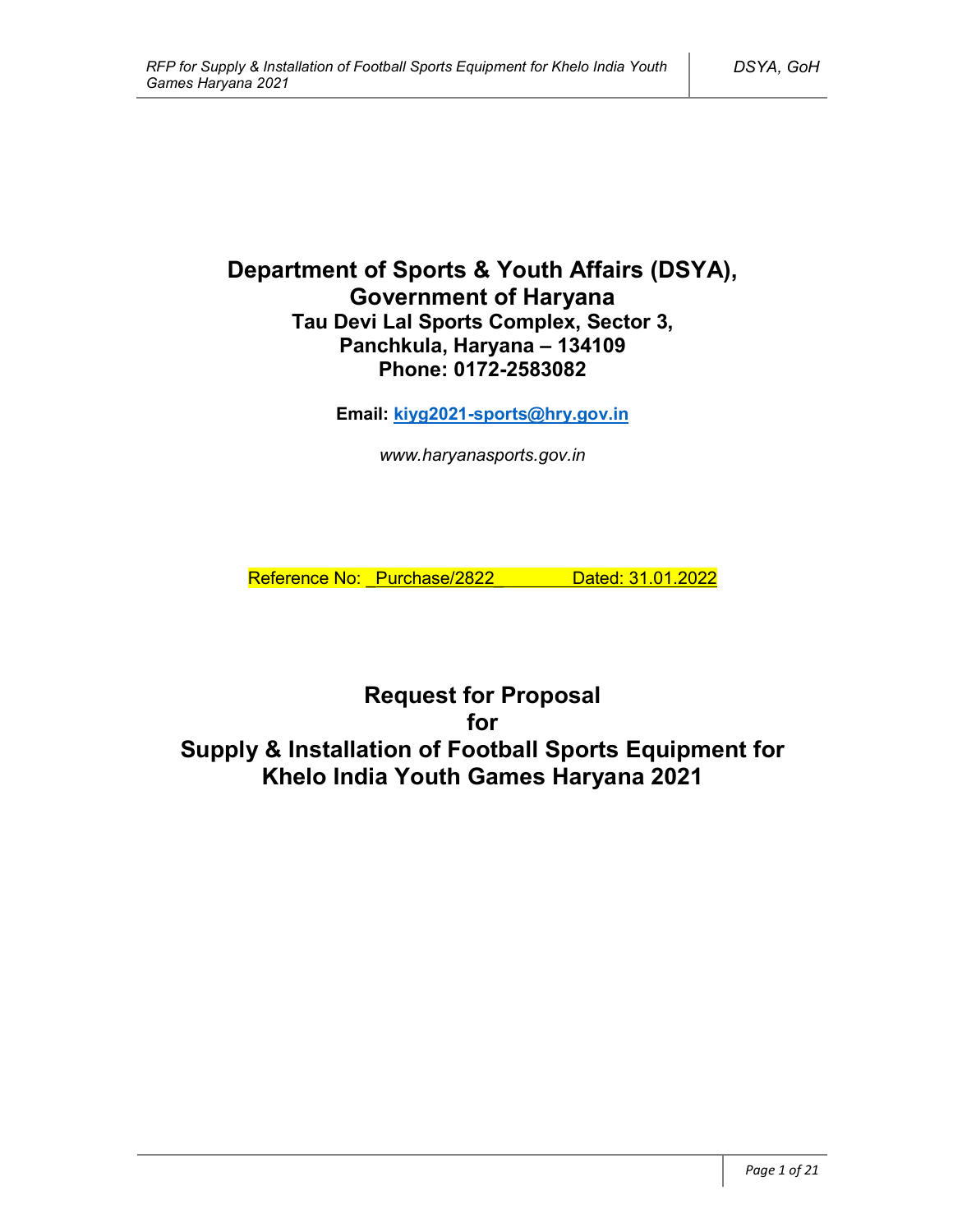**Department of Sports & Youth Affairs (DSYA), Government of Haryana Tau Devi Lal Sports Complex, Sector 3 Panchkula, Haryana – 134109**

> Email: kiyg2021-sports@hry.gov.in www.sportsharyana.gov.in

**RFP No.: .. Purchase/2822 <b>Dated: 31.01.2022 Dated: 31.01.2022** 

**NOTICE INVITING TENDER (NIT)**

DSYA invites Bids under two bid-basis, i.e. Technical Bid and Financial Bid for *'Supply & Installation of Football Sports Equipment for Khelo India Youth Games Haryana 2021'* for Department of Sports & Youth Affairs *(DSYA)*.

The interested bidders should submit their bids online and physical copies of **only technical proposal** to Tau Devi Lal Sports Complex, Sector 3, Department of Sports & Youth Affairs, Govt. of Haryana, Panchkula, Haryana - 134109, on or before 10-02-2022**.**

Bidders have to download the Bid documents from the e-procurement portal i.e. https://etenders.hry.nic.in after registering themselves on portal and submit e-bids after payment of Bid Processing Fee & Bid Document Fee before last date & time of downloading the e-bids online

All Bidders are advised to see Amendments to RFP, if any, before submission of the bids. In case the Bidder does not submit the amended bids/amendments, it shall be presumed that Bidder has seen the amendments/Amended bids and e-bid shall be evaluated accordingly.

In case schedule date of submission / tender opening date are declared as holiday then tender will be submitted/ opened on the very next working day on earlier schedule time.

DSYA reserves the right to cancel the bid at any time or amend/withdraw any of the terms and conditions contained in the Bid Document without assigning any reason thereof.

> **CEO, Khelo India Youth Games Department of Sports & Youth Affairs Haryana**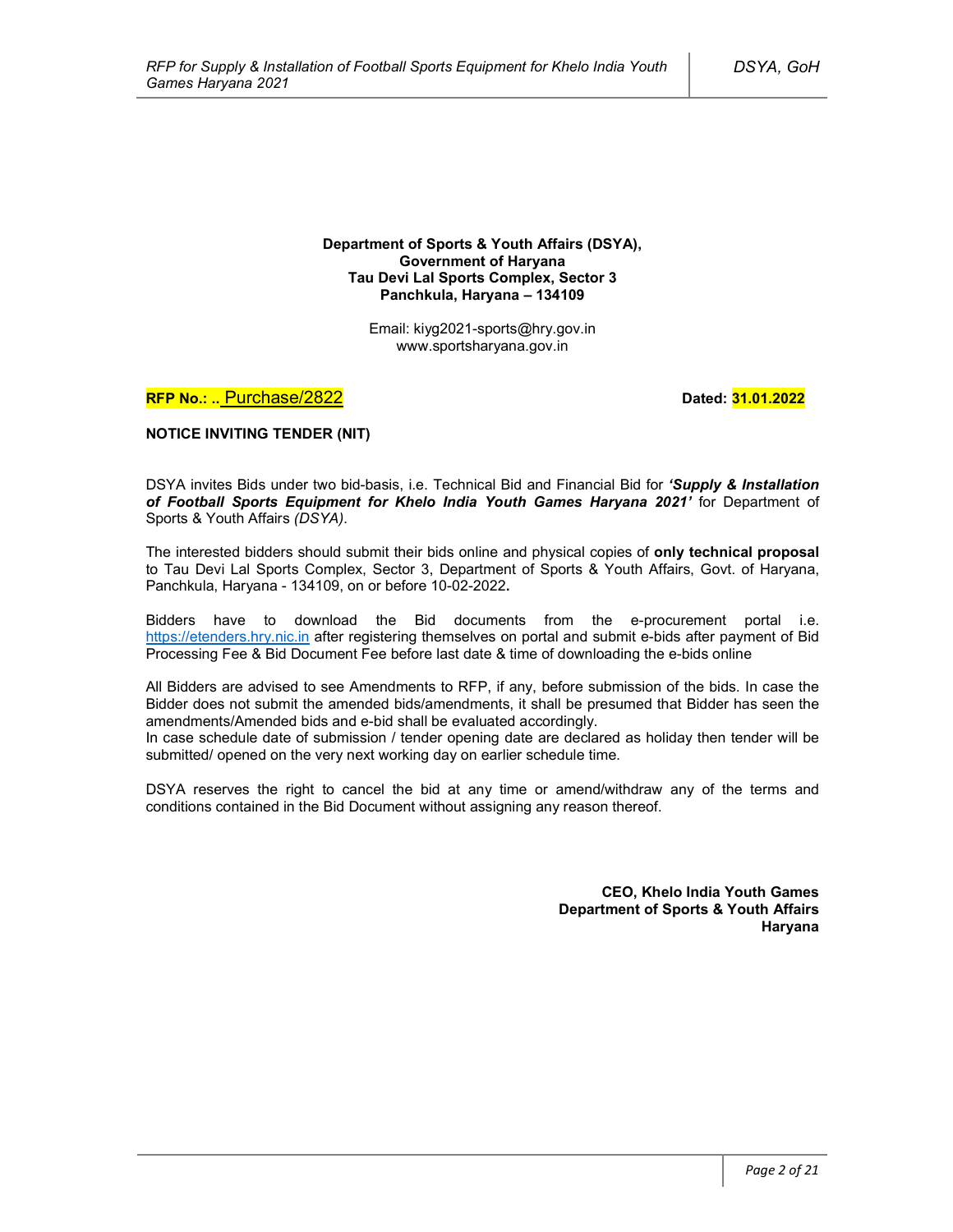### **1. DETAILED NOTICE INVITING E-TENDER**

e-Tender is invited in single stage two cover system i.e. Request for Technical Bid **(online Bid under Technical Envelope and hard copy submission with mentioning Page No)** and Request for Financial Bid (comprising of price bid Proposal under online available Commercial Envelope):

| Sr. No. | <b>Information</b>                                                 | <b>Details</b>                                                                                                                                                                                                                                                                                       |
|---------|--------------------------------------------------------------------|------------------------------------------------------------------------------------------------------------------------------------------------------------------------------------------------------------------------------------------------------------------------------------------------------|
|         | Description of Goods                                               | <b>Football Sports Equipment</b><br>(Annexure-I)                                                                                                                                                                                                                                                     |
| 2       | EMD (to be deposited online) *                                     | 55,000/-<br><b>Account Holder Name: Director,</b><br>Department of Sports & Youth Affairs<br><b>Bank Name: State Bank of India</b><br><b>Account No.: 39454876084</b><br><b>IFSC Code: SBIN0050969</b><br><b>MICR No.: 160002173</b><br>Validity period for the EMD will be up to<br>30th June, 2022 |
| 3       | Tender Document Fee*                                               | $5,000/-$                                                                                                                                                                                                                                                                                            |
| 4       | e-Service Fee (to be deposited online)                             | $1.000 + 18\%$ GST                                                                                                                                                                                                                                                                                   |
| 5       | Start Date & Time of Bid Preparation and<br>Submission             | 01.02.2022                                                                                                                                                                                                                                                                                           |
| 6       | Expiry Date & Time of bid for EMD<br>submission                    | 09.02.2022                                                                                                                                                                                                                                                                                           |
| 7       | Last date and time for submission of<br>proposals through e-Tender | 10.02.2022                                                                                                                                                                                                                                                                                           |

**Note: For relaxation of Tender Fee & EMD** Please refer "Haryana State Public Procurement Policy for MSME -2016" notified vide G.O.No.2/2/2016-4IBII (1) dated 20-10-2016 and for Startups/first generation Entrepreneurs as notified vide G.O. No.2/2/2016-4IB-II dated 03.01.2019.

# **2. DATA SHEET**

| Sr. No.        | <b>Activity Description</b>                                                                                  | <b>Details</b>                                                                                                                    |  |
|----------------|--------------------------------------------------------------------------------------------------------------|-----------------------------------------------------------------------------------------------------------------------------------|--|
| 1              | RFP No. and Date of Availability of RFP                                                                      | RFP No.: Purchase/2822<br>Date: 31.01.2022                                                                                        |  |
| $\overline{2}$ | Proposal Due Date                                                                                            | 10.02.2022                                                                                                                        |  |
| 3              | Technical Proposal Opening Date and<br>submission of hard copy of technical<br>proposal with proper binding. | 11.02.2022, 10.00 Hrs                                                                                                             |  |
| 4              | <b>Financial Proposal Opening</b>                                                                            | To be communicated later                                                                                                          |  |
| 5              | Letter of Award (LOA)                                                                                        | To be communicated later                                                                                                          |  |
| 6              | Office Address - Venue for opening and<br>evaluation of Bids                                                 | Department of Sports & Youth Affairs<br>Govt. of Haryana<br>Tau Devi Lal Sports Complex, Sector 3,<br>Panchkula, Haryana - 134109 |  |
| 7              | <b>Contact Details</b>                                                                                       | Contact Person:<br>Mr. Rajesh Kumar, Superintendent<br>Email id: kiyg2021-sports@hry.gov.in<br>Mobile No: +91 7717307781          |  |
| 8              | <b>Tender Documents on Website</b>                                                                           | URL for e-tender<br>https://etenders.hry.nic.in/nicgep/app<br>http://www.haryanasports.gov.in/                                    |  |
| 9              | Method of Selection                                                                                          | Pre-Qualification & L1                                                                                                            |  |
| 10             | <b>Bid Validity Period</b>                                                                                   | 90 days                                                                                                                           |  |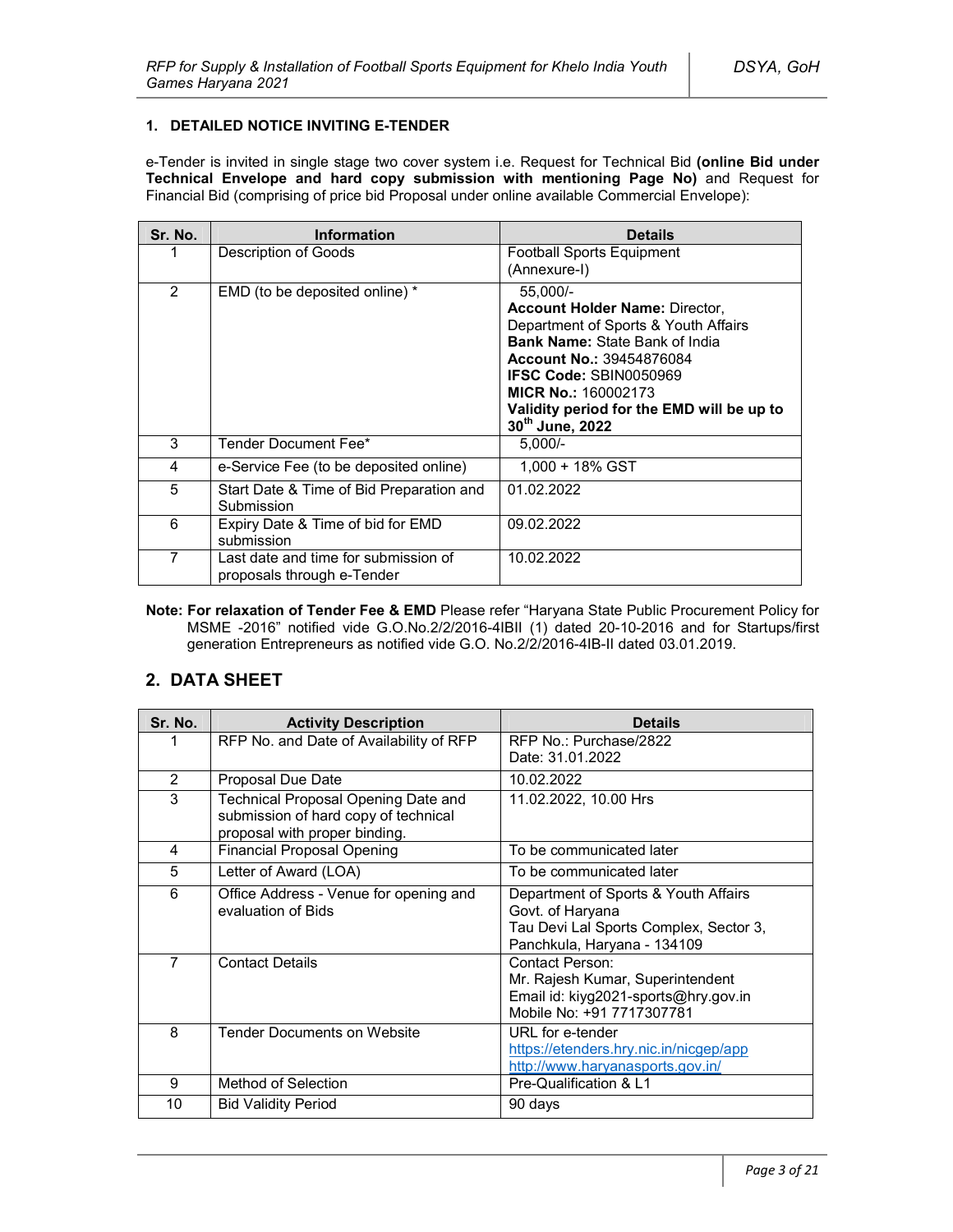## **A. Information to Bidders:**

#### **1. Instructions to bidder on Electronic Tendering System.**

Registration of bidders on e-Procurement Portal**,** Information about Digital Certificate, Instructions about Online Payment of Tender Document fee/e-Service Fee/Earnest Money, Important Instructions & Help manual for online bidding and other General issues option available on Home page of NIC e-procurement portal i.e https://etenders.hry.nic.in.

In case bidders need any clarifications or if training required to participate in online tenders they can contact office Timings of Help-desk support & Contract Details: -

The detail may be seen under "Contract US" option available on Home Page of NIC e-Procurement portal i.e https://etenders.hry.nic.in.

For support related to Haryana Tenders in addition to Helpdesk: -

In addition, for support related to Haryana Tenders in addition to helpdesk you may also contact to following: -

E - mail: eproc.nichry@yahoo.com Desk: 0172-2700275

**2.** Date and Time of making payment of tender fee, earnest money deposit (EMD) and eservice fee is as under:

|   | A Online submission of EMD, Tender fee & |  |
|---|------------------------------------------|--|
|   | e-Service Fee Option-1: Through Net      |  |
|   | <b>Banking and Debit card</b>            |  |
| в | Online submission of EMD                 |  |
|   | Option-2: Through RTGS/ NEFT-            |  |
|   | (In case of above, the bidder has to     |  |
|   | pay Tender fee & e-Service fee           |  |
|   | Through Net Banking and Debit card       |  |
|   | as per the given date & time schedule)   |  |

- **3.** As the Bids are to be submitted online and are required to be encrypted and digitally signed, the Bidders are advised to obtain Digital Signature Certificate (DSC) at the earliest. For obtaining Digital Certificate, the Bidders should visit NIC portal https://etenders.hry.nic.in/nicgep/app?page=DSCInfo&service=page
- **4.** The Bidders shall have to pay for the Tender Documents Fee, EMD Fees & e-Service Fee online by using the service of secure electronic payment gateway. The secure electronic payments gateway is an online interface between bidders and online payment authorization networks.
- **5.** The bidders must have Net Banking account in order to pay Tender Document Fee and e-Service Fee.
- **6. Payment of Tender Fee: -** The payment for the Tender Document Fee shall be made by the interested bidder online directly through Net Banking with the available Banks at e- GRAS e-Payment Gateway.
- **7. Payment of e-Service Fee: -** E-Service Fee payment shall be made separately by the interested bidders/ contractors online directly through Net Banking Account.
- **8. Payment of EMD: -** The payment of EMD can be made through Net Banking or RTGS/ NEFT as per details at Para-2 above. In this regard please refer to "Instructions to bidder on Electronic Tendering System.
- **9.** Intending bidders will be mandatorily required to sign-up online (create user account) on the website https://etenders.hry.nic.in to be eligible to participate in the e-Tender. In case the intended bidder fails to pay EMD fee under the stipulated time frame, he/she shall not be allowed to submit his/ her bids for the respective event/Tenders.
- **10.** In case of payment of EMD through RTGS/ NEFT, the interested bidders must remit the funds at least on or before **09.02.2022** and make payment via RTGS/NEFT to the beneficiary account number specified under the online generated challan. The intended bidder/ Agency thereafter will be able to successfully verify their payment online, and submit their bids on or before the expiry date & time of the respective events/ Tenders at https://etenders.hry.nic.in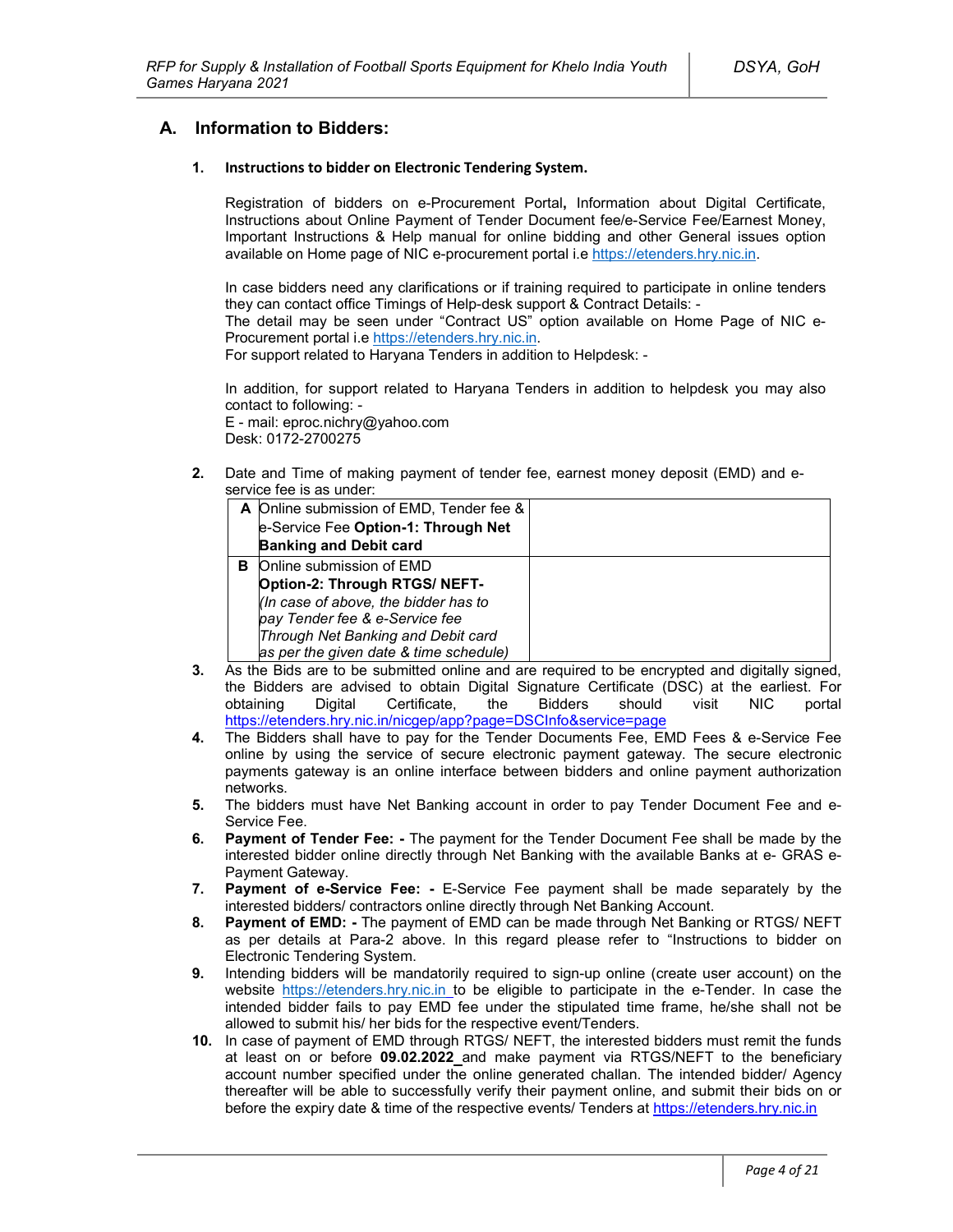- **11.** However, the details of the EMD, Tender document Fee & E Service Fee are required to be filled/ provided at the time of online Bid Preparation.
- **12.** Online Technical Envelope—Reference details of the Earnest Money Deposit, Tender Document Fee & e - Service Fee instrument and scanned copies of supporting documents and QR/technical criteria with proper index and page numbering on all the documents have to be provided as per **Annexure-A** of this document.
- **13.** If the tenders are cancelled or recalled on any grounds, the Tender Document Fee and e-Service Fee will not be refunded to the bidder.
- **14.** If any queries related to this RFP, Bidders can submit their queries only through the official email id kiyg2021-sports@hry.gov.in before 5.00PM on working days.

# **B. Brief Description of Procuring Sports Equipment / items:**

| Sr. No I | Description                                           | Quantity | <b>Place of Delivery</b>                                     |
|----------|-------------------------------------------------------|----------|--------------------------------------------------------------|
|          | Supply & installation of Football<br>Sports Equipment | 12 Items | Tau Devi Lal Sports Complex,<br>Sector-3, Panchkula, Haryana |

The detailed technical specifications/description of the above items are available at **Annexure-I** of this document. **Only mentioned brand will be acceptable.**

# **C. Specific Terms & Condition/ Eligibility Criteria related to above items: -**

| 1. | The Bidder must be a Single Business Entity for the<br>purpose of this Invitation for RFP Document, a business<br>entity shall mean a company registered in India under<br>the Companies ACT, 1956 or 2013 or a partnership firm<br>registered under The Limited Liability Partnership Act,<br>2008 or The Indian Partnership Act 1932.<br><b>JV/Consortium not Allowed.</b>                                                            | Certificate<br>Registration<br>of<br>Incorporation(s).                                                                                            |
|----|-----------------------------------------------------------------------------------------------------------------------------------------------------------------------------------------------------------------------------------------------------------------------------------------------------------------------------------------------------------------------------------------------------------------------------------------|---------------------------------------------------------------------------------------------------------------------------------------------------|
| 2. | Average annual turnover of the Bidder in the last 3<br>years i.e. 2017-18, 2018-19 and 2019-20 must be at<br>01 Crore from sale of sports equipment/items &<br>least<br>Sports Apparel.                                                                                                                                                                                                                                                 | Audited<br>Financial<br>Statements/Certificate<br>from<br>statutory<br>Auditor<br>be<br>should<br>submitted as per the enclosed<br>Annexure-'E'.  |
| 3. | The<br><b>Bidder</b><br>must<br>have<br>relevant<br>experience<br>in.<br>undertaking any three (03) similar* assignments in the<br>last seven (07) years (International/National level).<br>Note: *Supply and installation of sports equipment for<br>Central Government/State Government/ National Sports<br>Federation / State Sports Federation.                                                                                     | Work Order/ Client Certificate/<br>Certificate<br>Completion<br>(Please)<br>provide a list of assignments<br>before attaching relevant evidence.  |
| 4. | The Bidder should be in the business of sale of Sports<br>Equipment as Original equipment manufacturer (OEM)<br>for at least 05 Years as on March 31 <sup>st</sup> , 2021.<br>0 <sub>R</sub><br>In case the Bidder is not a manufacturer (OEM) then the<br>bidder should be an authorized supplier / dealer of the<br>manufacturer and in business of supplying sports<br>equipment for more than one (01) year as on March<br>31,2021. | Proof of OEM /<br>Authorisation<br>Certificate<br>(with period clearly<br>specified)<br>should be submitted as per the<br>enclosed Annexure- 'C'. |
| 5. | The equipment should be supplied to Tau Devi Lal sports complex, Sector-3, Panchkula,                                                                                                                                                                                                                                                                                                                                                   |                                                                                                                                                   |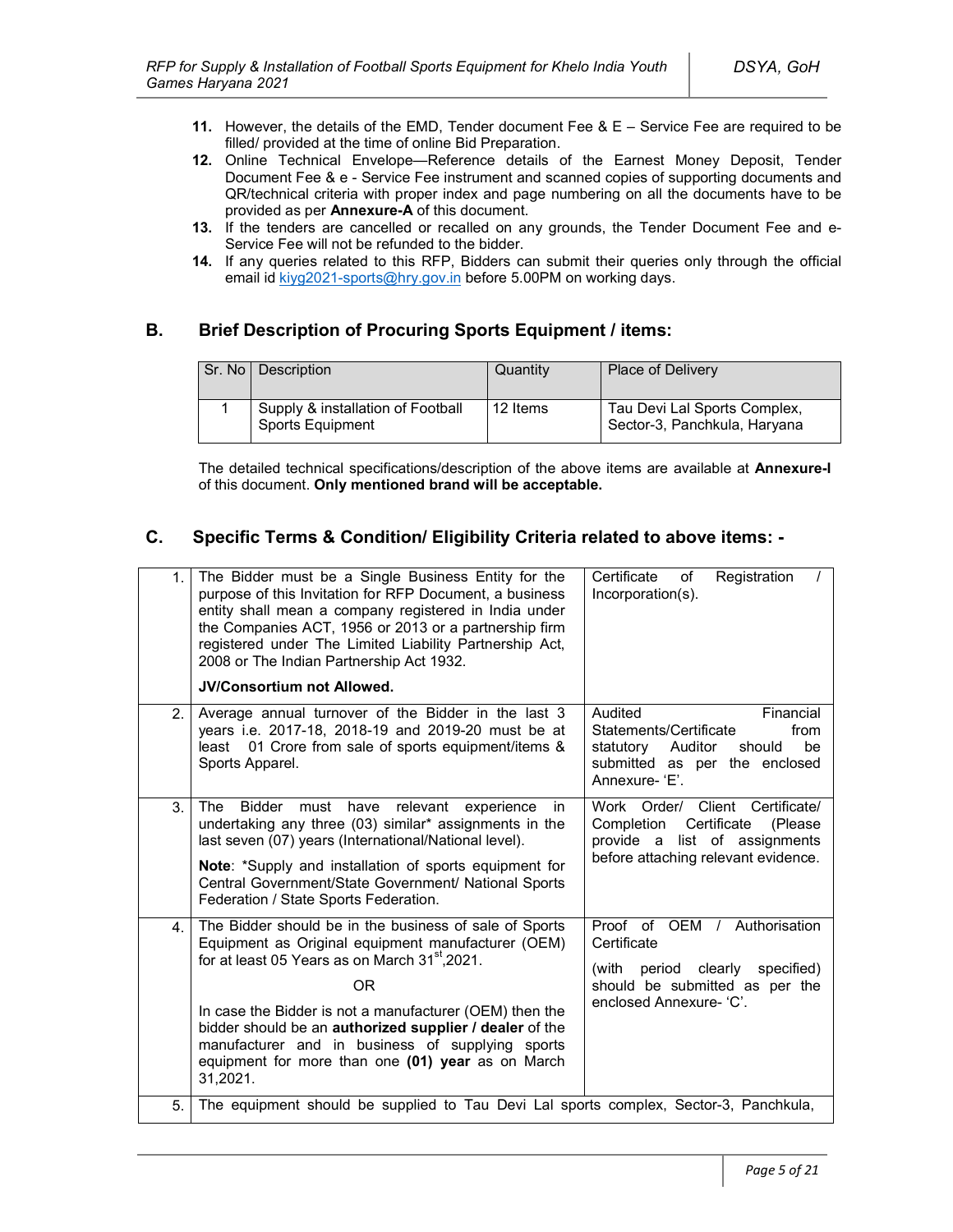|     | Haryana.                                                                                                                                                                                                                                                                                                                                                                                                                                                                                                                                                                  |  |  |  |  |
|-----|---------------------------------------------------------------------------------------------------------------------------------------------------------------------------------------------------------------------------------------------------------------------------------------------------------------------------------------------------------------------------------------------------------------------------------------------------------------------------------------------------------------------------------------------------------------------------|--|--|--|--|
| 6.  | The suppliers are required to submit the detail of sports equipment/items as per Annexure-II.<br>The intending supplier shall also have to mention, the detailed specifications, name of<br>manufacturer/make, model of the article and has to enclose the catalogue in PDF format with<br>image/ pictures of the material offered, for which the rates are quoted as per the below format.                                                                                                                                                                               |  |  |  |  |
|     | Item No                                                                                                                                                                                                                                                                                                                                                                                                                                                                                                                                                                   |  |  |  |  |
|     | Name of the Item                                                                                                                                                                                                                                                                                                                                                                                                                                                                                                                                                          |  |  |  |  |
|     | Offered Make & Model                                                                                                                                                                                                                                                                                                                                                                                                                                                                                                                                                      |  |  |  |  |
|     | Specification<br>Compliance<br><b>NIT</b><br>as<br>per<br>(Yes/No)                                                                                                                                                                                                                                                                                                                                                                                                                                                                                                        |  |  |  |  |
|     | Offered item with Original Images                                                                                                                                                                                                                                                                                                                                                                                                                                                                                                                                         |  |  |  |  |
|     | Above format should be proper in one page for each item. The photocopies/ Xerox /fax of<br>these documents will not be considered. In absence of the above original documents, the<br>item(s) offered will not be considered. The preference will be given to the items bearing ISI/ISO<br>/quality control make for the sports material & goods.                                                                                                                                                                                                                         |  |  |  |  |
|     | In case of doubt in material, supplied by the firm/bidder, the expenditure incurred on getting the<br>material tested will be borne by the bidder. If, even after approval, information / facts submitted<br>by the bidder are found misleading / incorrect etc., DSYAGOH reserves the right to reject the<br>tender for the current / future supply or may impose penalties as deemed fit. Non-compliance<br>of any of the terms & conditions of the tender will also warrant above penalties.                                                                           |  |  |  |  |
| 7.  | The intending supplier should quote the rates inclusive of all expenses, charges, taxes, duties,<br>transportation, packing and forwarding, insurance etc. inclusive of all applicable taxes and<br>freight charges for Tau Devi Lal sports complex, Sector-3, Panchkula, Haryana. Rate quoted<br>shall also include Supply, Installation, and Commissioning & On-site training for operation of<br>equipment. The financial must be submitted in the bidder's letter head with seal and sign.                                                                            |  |  |  |  |
| 8.  | The minimum warranty/guarantee period shall be of two (2) years for equipment/ items. Not<br>applicable for the Items which are subject to non-warranty. However, DSYA will verify whether<br>the quoted equipment's/items are falling under warranty or non-warranty. Decision of the<br>DSYA will be final in this regard. Any period over and above the minimum period mentioned<br>shall also be accepted.                                                                                                                                                            |  |  |  |  |
| 9.  | For imported equipment if supplied directly from foreign): The custom clearance,<br>transportation, insurance etc. of the equipment from the port of entry in the country to the<br>consignee's place shall be sole responsibility of the supplier and its agent. These are to be<br>shown separately in the price bid. However, for custom duty exemption wherever applicable for<br>import of sports equipment/goods KIYG, 2021 secretariat will apply to the appropriate<br>authority. The seller and his agent should liaison the claim for exemption of Custom Duty. |  |  |  |  |
|     | 10. Technical specification of the sports equipment used in competitions should be as per rule of<br>the International / National Federation/Association of concerned disciplines.                                                                                                                                                                                                                                                                                                                                                                                        |  |  |  |  |
| 11  | DSYAGOH will be legally competent to cancel the supply order and also to take any other<br>action against the supplier including imposing any penalty during or till the final execution of<br>the supply, in case the supplier is ever found to have committed any fraud against DSYAGOH<br>in supplying the material or indulged in any other malpractices thereof causing any financial<br>losses during contract period.                                                                                                                                              |  |  |  |  |
| 12. | The bidders will give a self-attested declaration on Rs 100/- stamp paper that the quality and<br>brand of sports equipment used in competitions and quoted in the tender are correct and as<br>per rule of International/National/Associations of concerned disciplines. In case of any defect,<br>DSYAGOH may impose penalty as deemed fit and will have the right to make recovery from<br>security or any pending bills or and take any legal action as deemed fit.                                                                                                   |  |  |  |  |
| 13. | The Bidder must submit information with supporting documents as specified in Annexure III.                                                                                                                                                                                                                                                                                                                                                                                                                                                                                |  |  |  |  |
| 14. | DSYAGOH considering, past performance of the tenderer, reserves the right to reject any                                                                                                                                                                                                                                                                                                                                                                                                                                                                                   |  |  |  |  |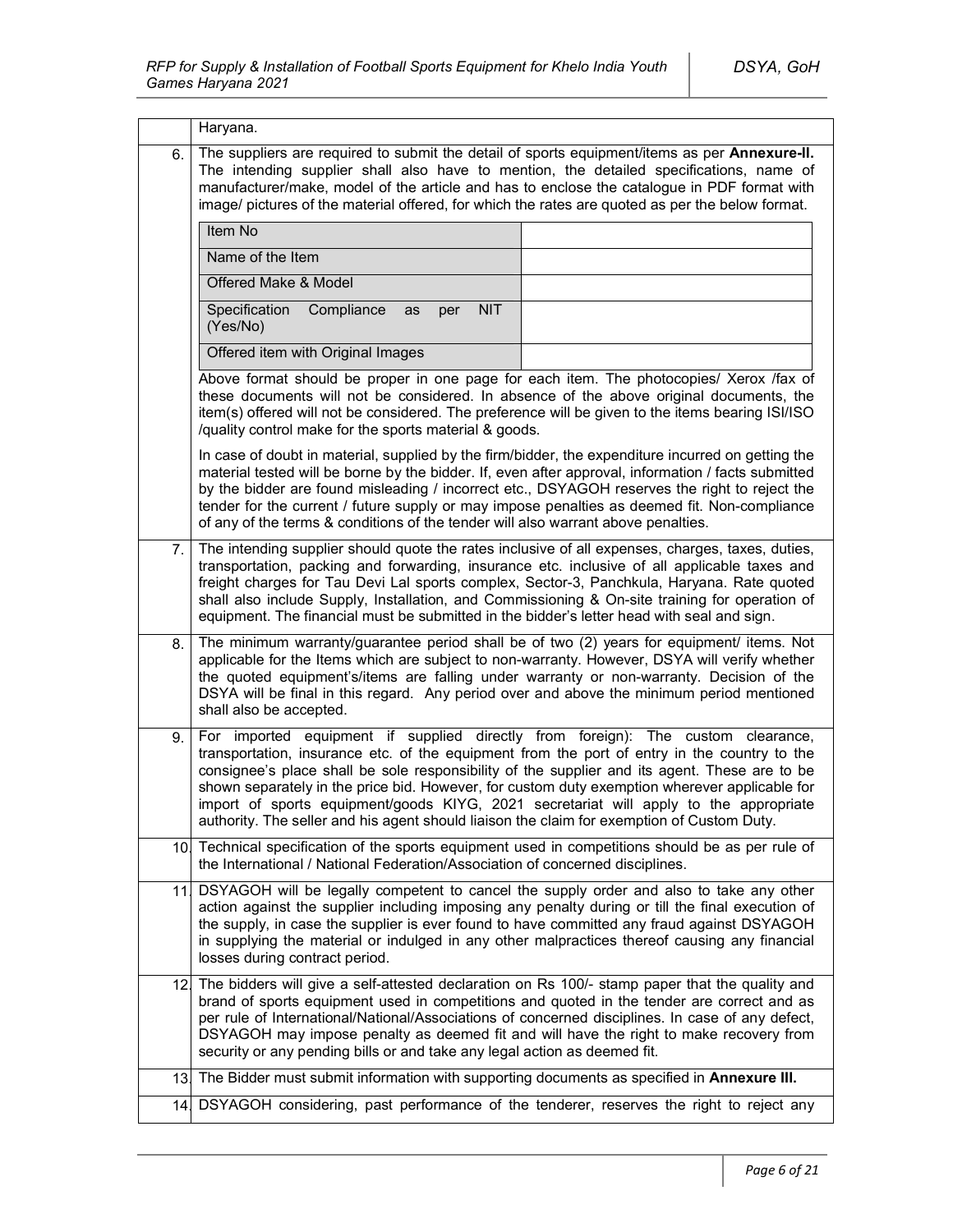|                 | tender.                                                                                                                                                                                                                                                                                                                                                                                                                                                                                                                                                                                                                                                                                                                                                                                                                                                                                                                                               |
|-----------------|-------------------------------------------------------------------------------------------------------------------------------------------------------------------------------------------------------------------------------------------------------------------------------------------------------------------------------------------------------------------------------------------------------------------------------------------------------------------------------------------------------------------------------------------------------------------------------------------------------------------------------------------------------------------------------------------------------------------------------------------------------------------------------------------------------------------------------------------------------------------------------------------------------------------------------------------------------|
| 15.             | In case, any dispute arises in regard to the tender, the decision of the DSYAGOH will be final<br>and binding.                                                                                                                                                                                                                                                                                                                                                                                                                                                                                                                                                                                                                                                                                                                                                                                                                                        |
| 16.             | In case of litigation, the courts at Panchkula only will have jurisdiction for deciding case<br>according to Indian law in force.                                                                                                                                                                                                                                                                                                                                                                                                                                                                                                                                                                                                                                                                                                                                                                                                                     |
| 17.             | The technical bids will be opened first and financial bids of only those bidders shall be opened<br>whose Technical bids are accepted by the competent authority.                                                                                                                                                                                                                                                                                                                                                                                                                                                                                                                                                                                                                                                                                                                                                                                     |
| 18.             | It must be noted that this is just an enguiry and does not amount to any commitment on the<br>part of DSYAGOH to order any products offered. The decision of DSYAGOH in this regard<br>would be final and be entirely, at its discretion.                                                                                                                                                                                                                                                                                                                                                                                                                                                                                                                                                                                                                                                                                                             |
| 19 <sub>1</sub> | The supplier shall not dispatch the ordered material after expiry of the delivery period. The<br>supplier shall apply to DSYAGOH for extension of delivery period and obtain approval before<br>dispatch. In case the supplier dispatches the goods late, without obtaining an approval for<br>extension, it would be doing so at its own risk and no claim for payment for such supply and /<br>or any other expense related to such supply shall lie against DSYAGOH.                                                                                                                                                                                                                                                                                                                                                                                                                                                                               |
|                 | 20. The supplies received, if not found as per specification of tendered items, are liable to be<br>rejected                                                                                                                                                                                                                                                                                                                                                                                                                                                                                                                                                                                                                                                                                                                                                                                                                                          |
| 21              | Supply will be made in full quantity within the stipulated time and at place indicated in the<br>supply order.                                                                                                                                                                                                                                                                                                                                                                                                                                                                                                                                                                                                                                                                                                                                                                                                                                        |
|                 | 22 Software up-gradation, if any, during the Guarantee/Warranty shall be provided by the Supplier<br>free of cost.                                                                                                                                                                                                                                                                                                                                                                                                                                                                                                                                                                                                                                                                                                                                                                                                                                    |
| 23.             | Delivery period: - The delivery of the store is required in full quantity within 21 days from the<br>date of issue of supply order.                                                                                                                                                                                                                                                                                                                                                                                                                                                                                                                                                                                                                                                                                                                                                                                                                   |
| 24.             | Payments terms: - One hundred percent (100%) payment of the contract price subject to<br>recoveries / liquidated damages/shortages etc., if any, shall be paid on receipt and inspection of<br>goods in good condition (including installation & commissioning) and upon submission of the<br>following documents:<br>Suppliers certificate that the amount shown in the invoice are correct in terms of the<br>İ.<br>contract and that all terms and conditions of the contract have been complied with;<br>Four copies of Supplier's invoice showing contract number, goods description, quantity,<br>ii.<br>unit price and total amount;<br>Acceptance Certificate, in original issued by the authorized representative of the<br>iii.<br>consignee;<br>Two copies of Packing list identifying contents of each lot;<br>iv.<br>Insurance certificate;<br>v.<br>Warranty Certificate (Wherever Applicable)<br>vi.<br>vii.<br>Certificate of origin. |

**Note**: The format of the Technical Bid/ Index for the Technical Bid Documents will be as per **Annexure-A** of this document and the bidders are requested to upload their Technical Bids on the Portal with index as provided in **Annexure-A.**

**In case of non-submission of required Eligibility Documents as at Annexure-A, the bid of the firm will not be considered and no further chance will be given for the submission of these documents. However, clarification, if any, of already submitted documents maybe obtained in case required as per the rules.**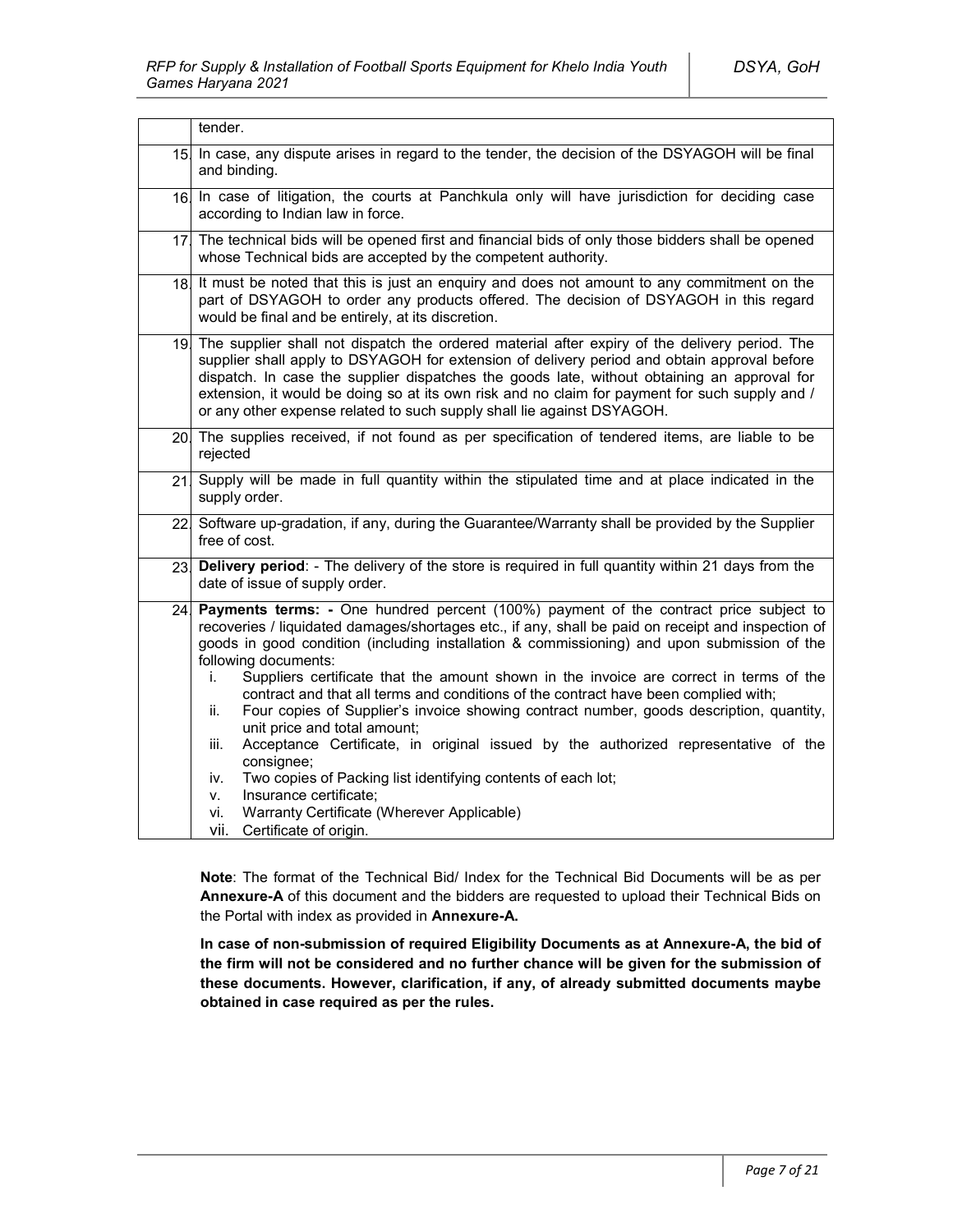**Standard Terms and Conditions** (wherever applicable these terms & conditions will overrule the specific terms and conditions as at Para 'C' above): -

#### **1. EMD: -**

The firms are required to deposit Earnest Money as indicated above failing which the tenders are liable to be rejected. Manufacturing Micro & Small Enterprises (MSEs) of the State, Startups/ First Generation Entrepreneurs of the State, Central or Haryana Public Sector Enterprises and "approved sources" as declared by the Industries Department, Haryana, are exempt from the deposit of EMD.

#### **2. Performance Security:**

The successful Tenderer/Bidder shall be required to deposit Performance Security Deposit within 14 days of issuance of LOA as under: -

| Sr.<br>No.                                    | <b>Type of Firm/Enterprises</b>                                   | <b>Value of Performance Security</b><br><b>Deposit</b>                              |  |
|-----------------------------------------------|-------------------------------------------------------------------|-------------------------------------------------------------------------------------|--|
| l1                                            | Haryana based firms: -                                            |                                                                                     |  |
|                                               | Haryana Based Micro and<br>(i)<br><b>Small Enterprises (MSEs)</b> | $(i)$ @0.2% of the value of contract                                                |  |
| (ii) Haryana based other firms<br>enterprises |                                                                   | (ii) @2% of the value of contract                                                   |  |
| $\overline{2}$                                | Other States/ UTs based firms                                     | @ 3% of the value of contract                                                       |  |
|                                               |                                                                   | # Harvana hased MSEs will be eligible for performance security deposit @ 0.2% who l |  |

**#** *Haryana based MSEs will be eligible for performance security deposit @ 0.2% who have filed SSI Certificate/EM Part-II/Udyog Aadhaar Memorandum (UAM)/Udyam Registration in Haryana and who participate directly in the tendered/quoted items and offering to supply the entire* Work/Supply Order by their enterprise*.*

The conditions governing the above may kindly be seen in the notification dated 14.12.2020.

The performance security in excess of the EMD already deposited can be submitted in the shape of Demand Draft/Call Deposit Receipt/Banker's Cheque or in the shape of equivalent Bank Guarantee of any scheduled bank with branch in Panchkula. The performance security shall be returned after the successful completion of the warranty period.

In case of Bank Guarantee, the successful bidder shall furnish the performance security for the required amount (as per the above table) valid up to 180 days beyond the warranty period and further revalidating till the warranty in case of replacement during warranty period.

### **3. Price Fall Clause:**

Price Fall Clause is that the price quoted in the tender/quotation or approved in the Rate Contract for the stores shall not exceed in any way the lowest price at which the tenderer quote for the supply the stores of identical description to Central / State Government Institutions/Undertakings/any other person during the delivery period/currency period of the rate contract. If, at any time during the delivery period/currency period, the successful tenderer reduces the rates/sale price of the quoted stores to any person at the price lower than the price chargeable under the supply order/ rate contract, the tenderers should forthwith notify such reduction and inform this office and the price payable under the supply order/contract for the stores supplied after the date of coming into force of such reduction of the rates shall stand correspondingly reduced to that level. The successful tenderers shall promptly notify the reduction of rates to this office as well as to the concerned Indenting Officer/ Consignees. The tenderer shall also give a certificate on their bills that the rates charged by them are not in any way higher to those quoted by them to the Central and other State Government etc., during the corresponding period. The Indenting Officer shall be required to ensure that requisite certificate is given by the concerned firm on the bills before releasing their payments.

**4. Penalty to firm on Delay in delivery:** Should the contractor fail to deliver or dispatch any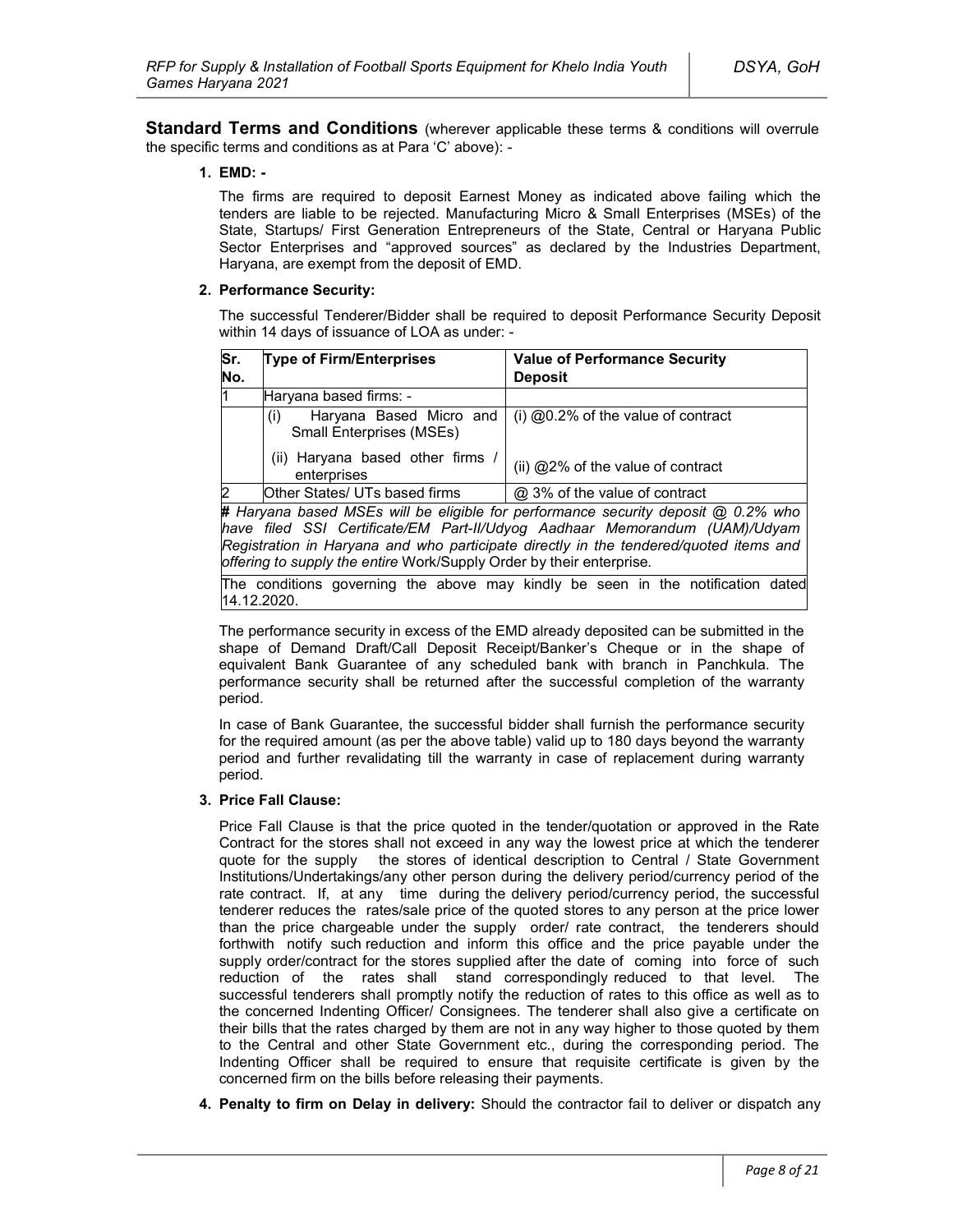consignment within the period prescribed for such delivery or dispatch stipulated in the supply order, the delayed consignment will be subject to 2% penalty per consignment per month recoverable on the value of the stores supplied.

**5.** The bidders are required to quote the basic rates, the delivery/ transportation costs/ applicable GST and duties etc., and the place of billing for the supply of stores clearly and separately. The bidders are required to intimate the place of billing.

#### **6. Penalty Clause for Department/ Govt. Agencies for delay in Payment**

Delay in payments to the suppliers beyond the stipulated credit period indicated in the supply order, unless supported by cogent reasons and approved by a higher authority, will attract penal interest on the defaulting amount  $@$  Rs. 25/- per rupees one lakh per day of delay beyond the stipulated credit period.

#### **7. Negotiation of Rates**

Regarding negotiations of rates, policy issued by the State Government vide G.O. No.2/2/2010-4-IB-II dated 18.06.2013, G.O. No.2/2/2010-4-IB-II dated 16.06.2014, G.O. No.2/2/2010-4-IB-II dated 09.02.2015 will be applicable.

#### **8. Concession to MSMEs of State:**

The State Government has notified "Haryana State Public Procurement Policy for MSME - 2016" which will be applicable in respect of concessions to Haryana based MSMEs and KVIs. For claiming the relevant concession/s like Tender Fee, Earnest Money Deposit (EMD), Turnover, Exemption in respect of Past Performance & Experience, Purchase Preference and Performance Security, the bidders are required to submit the documentary proof from Government authorities showing that they come under Haryana based manufacturing MSME/KVI units as the case may be e.g. **\***Entrepreneurs Memoranda in Haryana in bidder's name and further subject to fulfilment of eligibility criteria as provided in the said Policy of 2016.

**\*Note:-** To claim the concessions/benefits under the above policy, the bidder is required to submit SSI Certificate/Manufacturing Entrepreneurs Memorandum (part-II) issued by the Industries Department Haryana in respect of the quoted item / Udhyog Aadhaar Memorandum (UAM)/Udhyam Registration of Haryana based manufacturing enterprises in respect of the quoted item *(Ref. Industries & Commerce Department Haryana Memo No.TS/DS&D/11389-A Dated 03.07.2018)* and further subject to fulfilment of eligibility criteria as provided in the said Policy of 2016 and amendments from time to time

### **9. Concession/benefits to Startups/First Generation Entrepreneurs of State:**

The State Government has notified "Concession/benefits in Public Procurement to Startups/First Generation Entrepreneurs of State" which will be applicable in respect of concessions to Startups/First Generation Entrepreneurs of State. For claiming the relevant concession/s like Tender Fee, Earnest Money Deposit (EMD), Turnover, Exemption in respect of Past Performance & Experience, Purchase Preference and Performance Security, the bidders are required to submit the documentary proof as per the said policy.

**10.** In case of evidence of cartel formation by the bidder(s), the EMD is liable to be forfeited along with other actions as are permissible to Government like filing complaints with the Competition Commission of India and/ or other appropriate forums.

#### **11. Purchase Preferences for approved Sources**

The DSYA Haryana, reserves the right to allow purchase preference to the approved sources, including Central or Haryana State Public Sector Undertakings/Enterprises, provided that such approved source takes part in the bidding process and the quoted prices of the approved source is within 10% of the lowest acceptable price, other things being equal. However, such purchase preference would be available to the approved source only at the lowest acceptable price.

**12. Preference to Make in India: -** The public procurement in the State in reference to "Preference to make in India" shall be governed by Govt. Order No.02/08/2020-4IB-II dated 18.11.202 or as amended from time to time in this regard)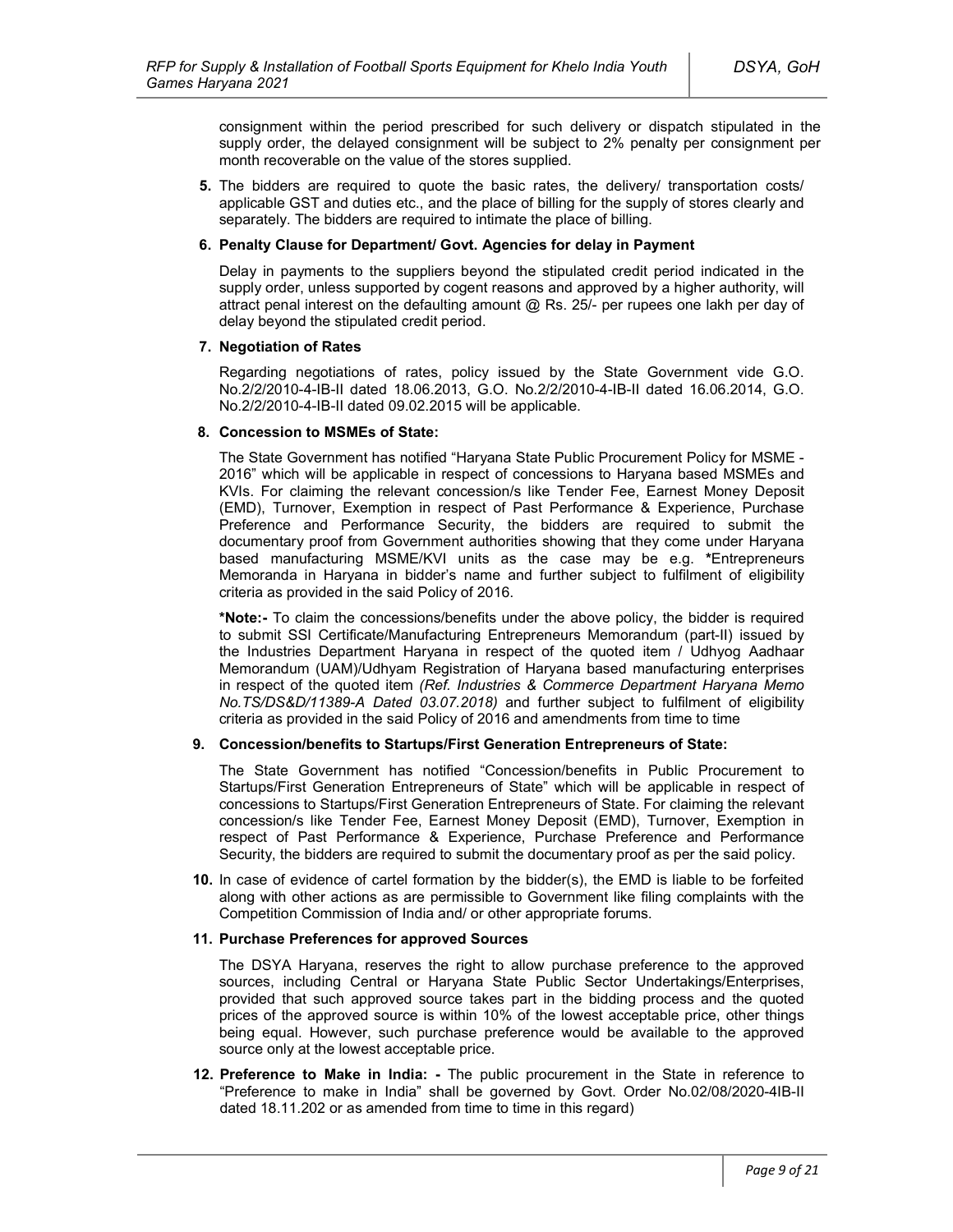**13. Restriction in Public procurement from bidders of certain Countries: -** The restriction on procurement from bidders from a Country or Countries on grounds of Defense of India or matters directly or indirectly related thereto including National Security shall be governed by Govt. Order No.02/09/2020-4IB-II dated 10.12.2020 or as amended from time to time in this regard).

#### **14. Penalty clause for rejected samples/ material offered by the Bidder:**

In case, the material offered for inspection by the firm fails to meet the specifications stipulated in NIT/Order/Contract and the samples are rejected by the Inspecting Committee, the Indenting Department will have the right to levy a penalty at 0.1% of the total order value. In case, the material offered for inspection fails during the 2nd inspection also, the Indenting Department will have the right to increase the penalty to 0.25% of the total order value. In case, the material offered fails during the 3rd and final inspection also, the firm will be liable for penal action including forfeiture of security, risk purchase, debarring/ blacklisting in future, and no further opportunity for inspection would be provided to the supplier firm.

#### **15. Grievance Redressal Mechanism for dealing with the representations/ complaints/ letters of the participating bidders/ firms:**

A time bound Grievance Redressal Mechanism for dealing with the representations/ complaints/ letters of the participating bidders/ firms in the tendering process in the State Public Procurement will be governed by State Government Policy. All the bidders/ firms who want to make any representation/ complaint against any issue related to their technical scrutiny of the bids may do the same within 5 working days (up to 05:00 P.M. of the Fifth Working day) of the date of issue of letter/ intimation regarding their **As per NIT/ Not as per NIT status.** They have to ensure that their communication is delivered/ reached within 5 working days and delay in postal will not be counted as a valid reason. No representation/ complaint in whatsoever manner from the bidders/ firms will be entertained after the opening of Financial Bid.

**16. Blacklisting**: - The firm should not be blacklisted/debarred either in Government Departments/Agencies in State of Haryana or Central Government Departments/Agencies etc. as on the date of submission of the bid in the present tender. Declaration for the same should be submitted as per the enclosed Annexure- 'D'.

### **17. Arbitration Clause**

In the case of dispute arising upon or in relation to or in connection with the contract between the Employer and the Supplier, which has not been settled amicably, any party can refer the dispute for Arbitration under The Arbitration and Conciliation Act, 1996. Such disputes shall be referred to an Arbitral Tribunal consisting of 3 (three) arbitrators, one each to be appointed by the Employer and the Supplier, the third arbitrator shall be chosen by the two arbitrators so appointed by the parties and shall act as Presiding Arbitrator. In case of failure of the two arbitrators, appointed by the parties to reach a consensus regarding the appointment of the third arbitrator within a period of 30 days from the date of appointment of the two arbitrators, the Presiding arbitrator shall be appointed by the Principal Secretary to Government of Haryana, Department of Sports & Youth Affairs, Chandigarh. The Arbitration and Conciliation Act, 1996 and any statutory modification or re-enactment thereof, shall apply to these arbitration proceedings.

Arbitration proceedings shall be held in India at Panchkula, Haryana and the language of the arbitration proceedings and that of all documents and communications between the parties shall be English.

### **18. Jurisdiction**

All disputes will be settled within the jurisdiction of the Head Quarters of Director, DSYA, Haryana at Panchkula.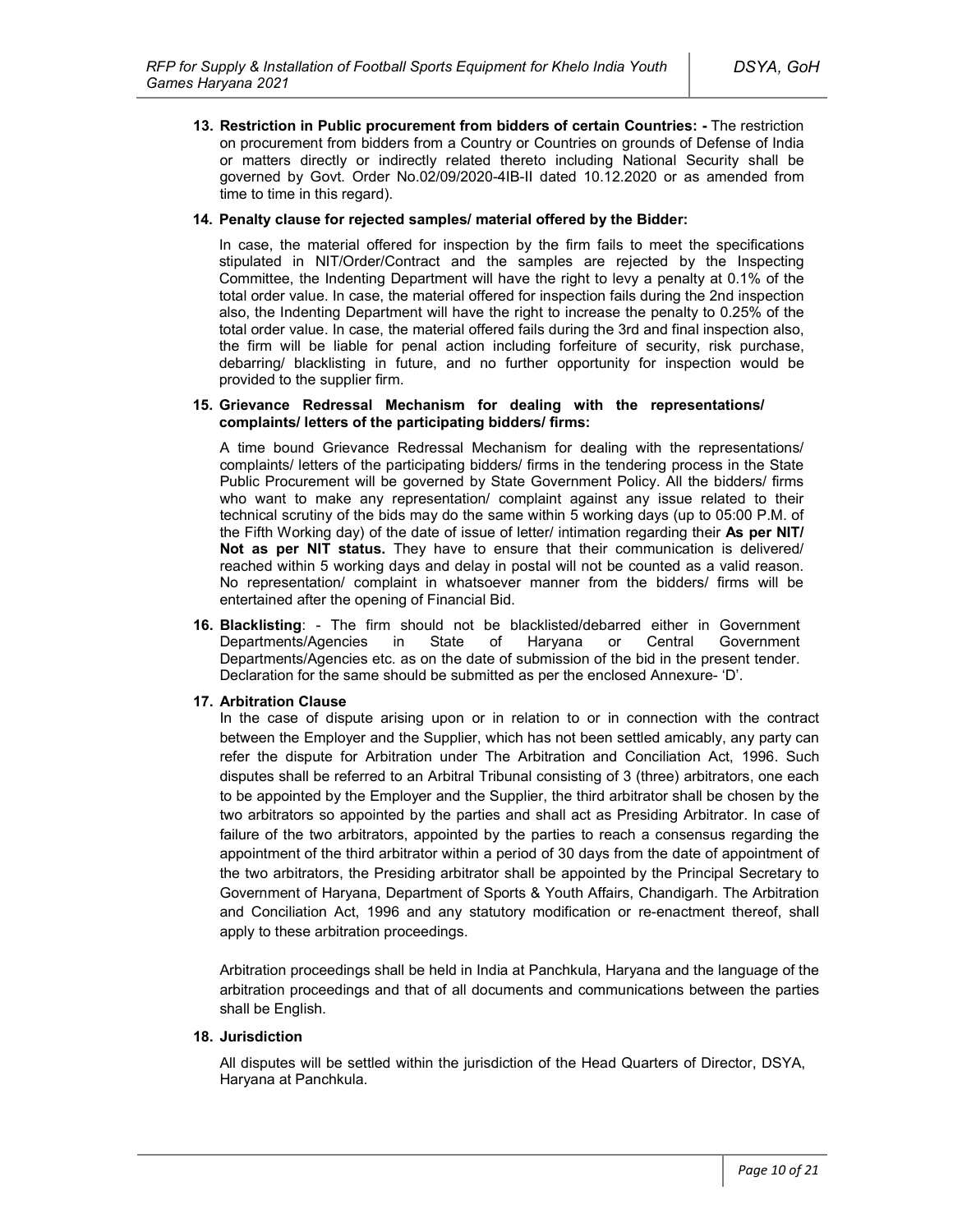### **E. OTHER TERMS AND CONDITIONS**

- 1. The firms are required to mention bifurcation of their rates showing the detail of Basic Rates, GST, Duties etc. in their bid. In case, the supplies are delayed by the firm beyond the stipulated delivery period & there has been any upward revision in the rates of GST/ Duties ON THE CONTRACTED ITEM, no such increase will be allowed. However, if there has been any reduction in GST/Duties, the same will be availed. No variation in GST/ Duties on raw material will be applicable.
- 2. All documents to be submitted by the tenderers with their offer should be self-attested in case the same are copies of original documents.
- 3. The Earnest money of the tenderers will be forfeited to Govt. account and blacklisting/ debarring besides other penal action, if they withdraw their offer/ rates or modify the terms & conditions of the same at any time during the validity of their offer before acceptance.
- 4. The authorized dealer should submit authority letter of their manufacturer, to quote the rates on their behalf failing which tender is liable to be rejected.
- 5. When manufacturer as well as its dealer/s both quote the rates in the same purchase case, then for the purpose of distribution of order, they will be considered as one offer & the order/rate contract will be placed on that firm only which has quoted lower rates among such offers & the offer is as per NIT.
- 6. The Bid i.e. Technical Bid as well as Financial Bid is to be submitted online on web portal https://etenders.hry.nic.in/nicgep/app. The Technical Bids uploaded on the portal should have proper indexing and page numbering on all the documents forming the Technical bid. Any supporting documents if required is to be submitted in online mode only along with their Technical Bids by due date and time.
- 7. The Financial bid/s of only those bidders/ items will be opened who qualify on the basis of their Technical Bids and wherever required approval of samples. The date & time of opening of the Financial bids will be intimated in the due course. The financial must be submitted in the bidder's letter head with seal and sign.
- 8. The offer without prescribed Earnest Money, Tender Fee & E-Service fee is liable to be summarily rejected. The deficiency in the remaining documents and tender requirement can be made subject to the decision by DSYA, Panchkula, Haryana
- 9. The quantity of Stores can be increased or decreased.
- 10. Notwithstanding anything contained in the Tender, DSYA reserves the right to accept or reject any Bid, and to cancel the bid process and reject the Tender, at any time, without thereby incurring any liability to the affected Bidder or Bidders and without any obligation to inform the participating/affected Bidder (s) the reason for such decision.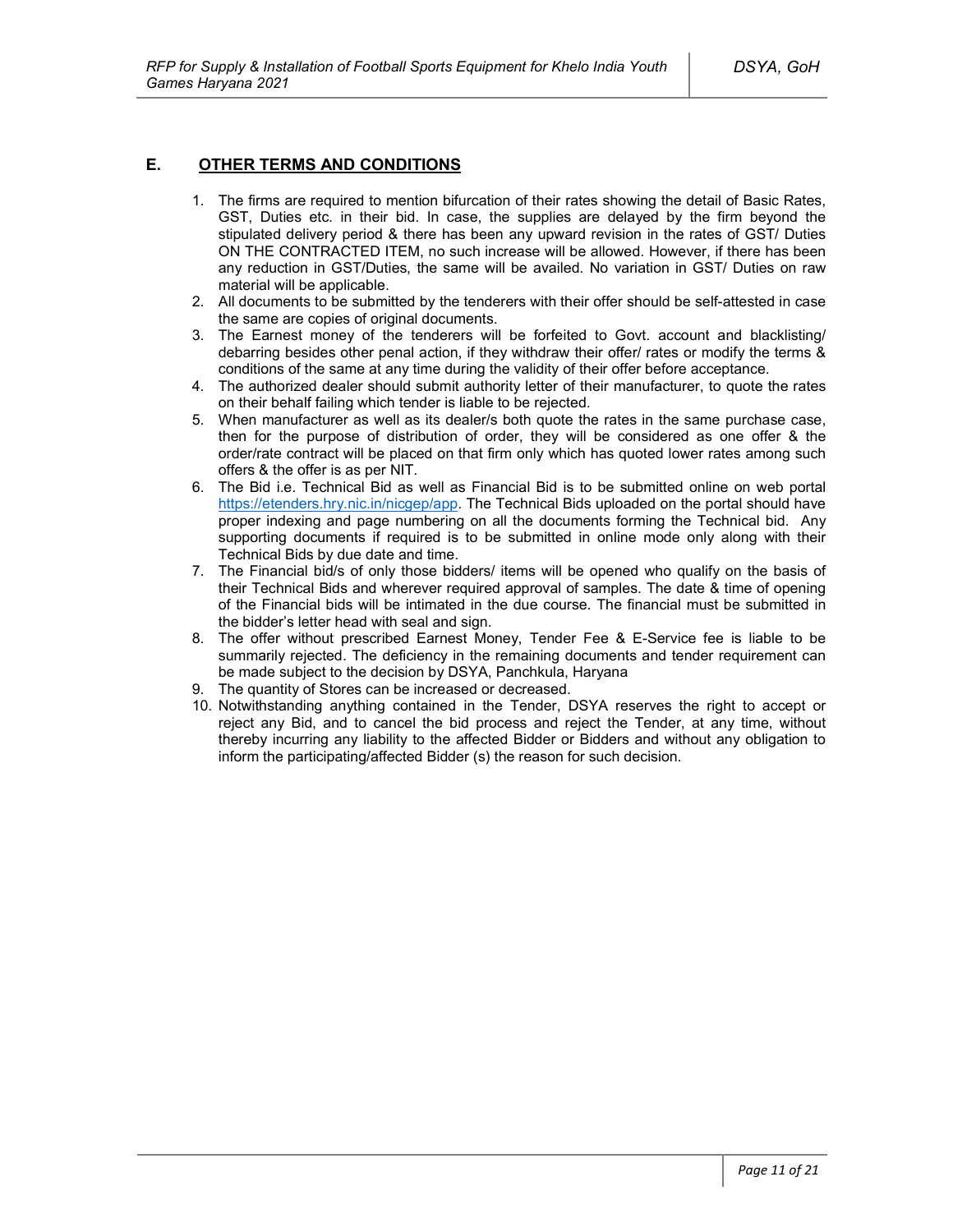### **Annexure- 'A'**

# **Technical Bid format/Index for the Technical Bid documents**

| Sr.<br>No.     | Name of the document                                                                                                                                                                                                                                                                                                                                                                                                                                                            | <b>Status</b><br>оf<br>submission<br>(Yes/No) | Page Number as per<br>numbering given to the<br>technical<br>bid<br>documents<br>uploaded<br>on the portal |
|----------------|---------------------------------------------------------------------------------------------------------------------------------------------------------------------------------------------------------------------------------------------------------------------------------------------------------------------------------------------------------------------------------------------------------------------------------------------------------------------------------|-----------------------------------------------|------------------------------------------------------------------------------------------------------------|
| $\mathbf 1$    | All the documents submitted by the bidder as part of<br>its Technical Bid are attested by the signing authority<br>of the bidder.                                                                                                                                                                                                                                                                                                                                               | Yes/No                                        |                                                                                                            |
| $\overline{2}$ | An undertaking by the bidding firm in reference to<br>acceptance of all the terms & conditions and<br>specifications.                                                                                                                                                                                                                                                                                                                                                           | Yes/No                                        |                                                                                                            |
| 3              | Bidder should submit documents as per condition<br>No. $C(1)$ of the NIT.                                                                                                                                                                                                                                                                                                                                                                                                       | Yes/No                                        |                                                                                                            |
| 4              | In respect of condition no. D (16) of the NIT Affidavit<br>on Non-Judicial Stamp Paper duly certified by the<br>Notary stating that the firm [name of the Firm] has<br>blacklisted/debarred<br>been<br>either<br>in<br>never<br>Department/Agencies<br>in<br>State<br>of<br>Government<br>Haryana<br>Central<br><b>or</b><br>Government<br>Department/Agencies etc. as on the date of<br>submission of the bid in the present tender. Please<br>refer Annexure- 'D' of the NIT. | Yes/No                                        |                                                                                                            |
| 5              | In respect of condition No. C (2) of the NIT Average<br>annual turnover of the Bidder from sale of sports<br>apparel and equipment/items in the last 3 years i.e.<br>2017-18, 2018-19 and 2019-20 must be at least 01<br>Crore. Bidder is required to submit valid Turnover<br>Certificate for last 3 Financial Years duly certified by<br>CA as per the enclosed Annexure- 'E' of the NIT.                                                                                     | Yes/No                                        |                                                                                                            |
| 6              | Bidder should submit documents as per condition<br>No. C (3) of the NIT.                                                                                                                                                                                                                                                                                                                                                                                                        | Yes/No                                        |                                                                                                            |
| $\overline{7}$ | Bidder should submit documents as per condition<br>No. $C(4)$ of the NIT.                                                                                                                                                                                                                                                                                                                                                                                                       | Yes/No                                        |                                                                                                            |
| 8              | Bidder should submit all the required details as per<br>Condition as at Sr. No. C (6) of the NIT.                                                                                                                                                                                                                                                                                                                                                                               | Yes/No                                        |                                                                                                            |
| 9              | Bidder should submit certificate as per condition No.<br>$C(7)$ of the NIT.                                                                                                                                                                                                                                                                                                                                                                                                     | Yes/No                                        |                                                                                                            |
| 10             | Bidder should submit the warranty certificate as per<br>condition No. C (8) of the NIT.                                                                                                                                                                                                                                                                                                                                                                                         | Yes/No                                        |                                                                                                            |
| 11             | Bidder should submit certificate as per condition No.<br>$C(9)$ of the NIT.                                                                                                                                                                                                                                                                                                                                                                                                     | Yes/No                                        |                                                                                                            |
| 12             | In respect of Condition as at Sr. No. C (10) of the<br>NIT-the bidder is required to submit certificate that<br>the technical specification of the sports equipment<br>used in competitions should be as per rule of the<br>International / National Federation/Association of<br>concerned disciplines.                                                                                                                                                                        | Yes/No                                        |                                                                                                            |
| 13             | Bidder should submit self-attested declaration on Rs.<br>100/- stamp paper as per Condition as at Sr. No. C<br>$(12)$ of the NIT.                                                                                                                                                                                                                                                                                                                                               | Yes/No                                        |                                                                                                            |
| 14             | In respect of Condition as at Sr. No. C (13) of the<br>NIT- The bidder must submit information with                                                                                                                                                                                                                                                                                                                                                                             | Yes/No                                        |                                                                                                            |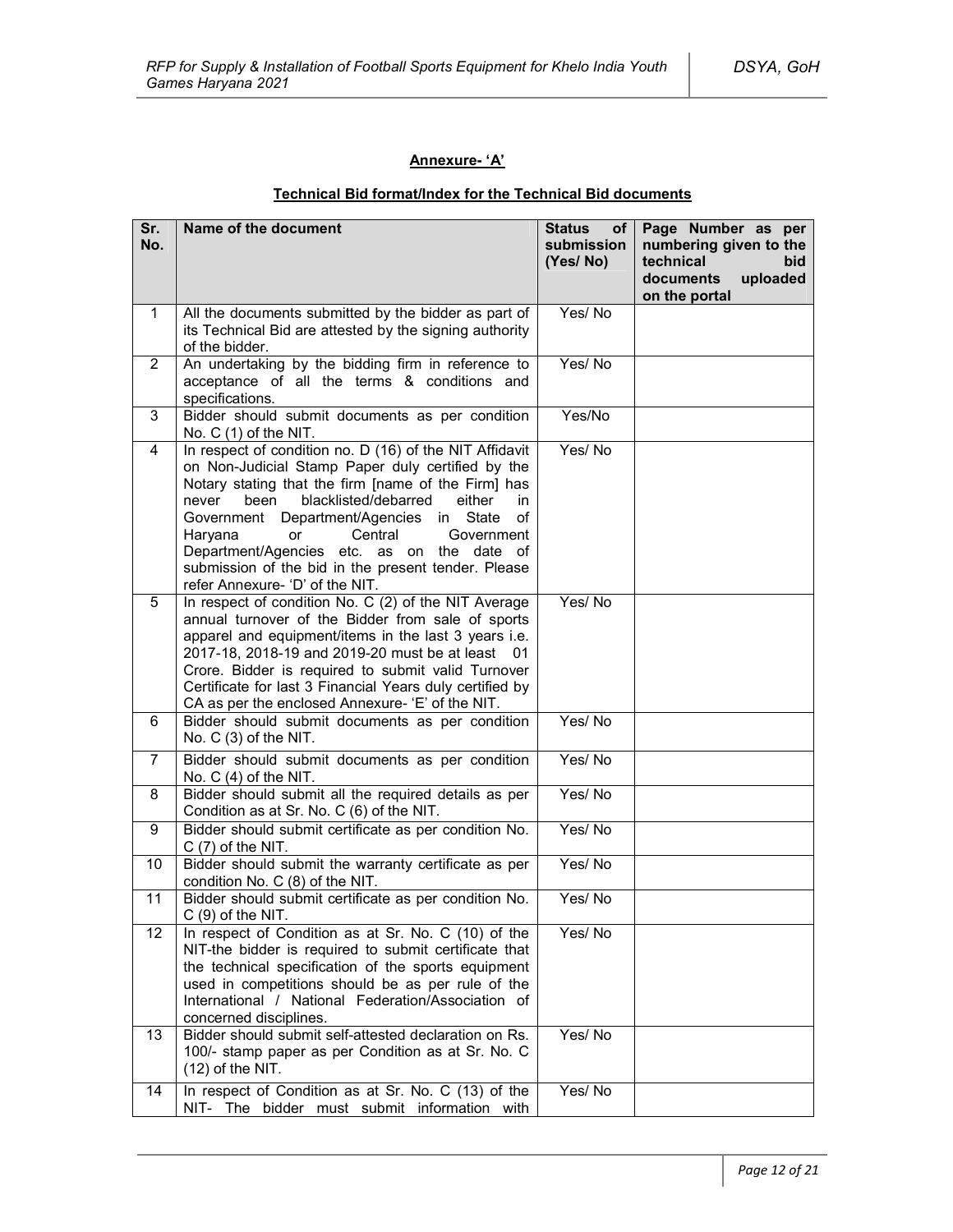|    | supporting documents as specified in Annexure-III.   |         |
|----|------------------------------------------------------|---------|
| 15 | Bidder should submit undertaking as per condition    | Yes/No  |
|    | No. C (22) of the NIT.                               |         |
| 16 | <b>GST</b><br>Bidder should provide Copy of<br>valid | Yes/ No |
|    | Registration Certificate.                            |         |
| 17 | Acceptance of Delivery Period as per NIT.            | Yes/ No |
| 18 | Acceptance of Payment terms as per NIT.              | Yes/No  |
| 19 | All uploaded documents are properly numbered and     | Yes/No  |
|    | in sequence.                                         |         |
| 20 | Tender submission letter submitted                   | Yes/No  |
| 21 | PDF Catalogue as per Annexure II                     | Yes /No |

**Important:** -\* **In case the Technical Documents are uploaded on the portal without proper page numbering, the Tendering Department will be within its right to cancel the bid of the said firm.**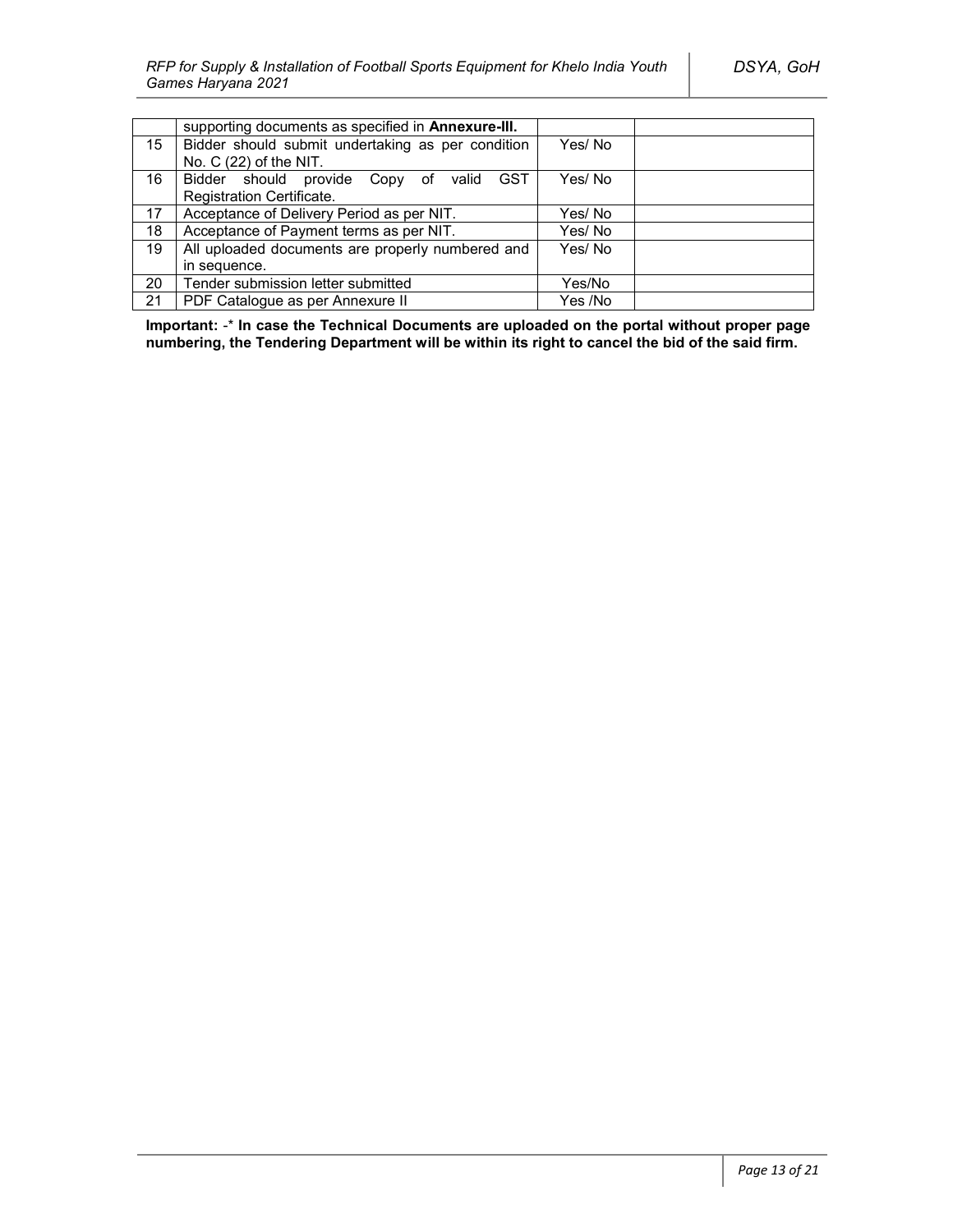### **Annexure- 'B'**

#### **Tender Submission Letter**

To

CEO, Khelo India Youth Games, Department of Sports & Youth Affairs (DSYA), Government of Haryana Tau Devi Lal Sports Complex, Sector 3, Panchkula, Haryana – 134109

Sub: 'Supply & Installation of Football Sports Equipment for Khelo India Youth Games Haryana-2021'

Ref: RFP No. .................................................

I/ We, the undersigned, offer to provide the above services to DSYA. We are hereby submitting our bid, in a sealed envelope.

I/We, hereby declare that:

- (a) We are enclosing and submitting herewith our Bid, with the details as per the requirements of the tender, for your evaluation and consideration.
- (b) I/We have read carefully the terms and conditions of the tender document attached hereto and hereby agree to abide by the said terms and conditions.
- (c) The bid is unconditional.
- (d) I/We undertake that documents submitted are genuine/authentic and nothing material has been concealed. I/We understand that the contract is liable to be cancelled, if it is found to be having obtained, through fraudulent means/concealment of information.
- (e) We shall make available to the DSYA any additional information it may find necessary or require to clarify, supplement or authenticate the Bid.
- (f) Until a formal agreement is prepared and executed, acceptance of this tender document shall constitute a binding contract between DSYA and us subject to the modifications, as may be mutually agreed to, between DSYA and us.
- (g) We agree to keep this bid valid for acceptance for a period of ninety (90) days from the date of opening the bid.

We understand that the DSYA is not bound to accept any tender that the DSYA receives.

Yours faithfully,

Authorized Signatory (with Name, Designation, Contact no. and Seal) *Note: On the Letterhead of the Bidder.*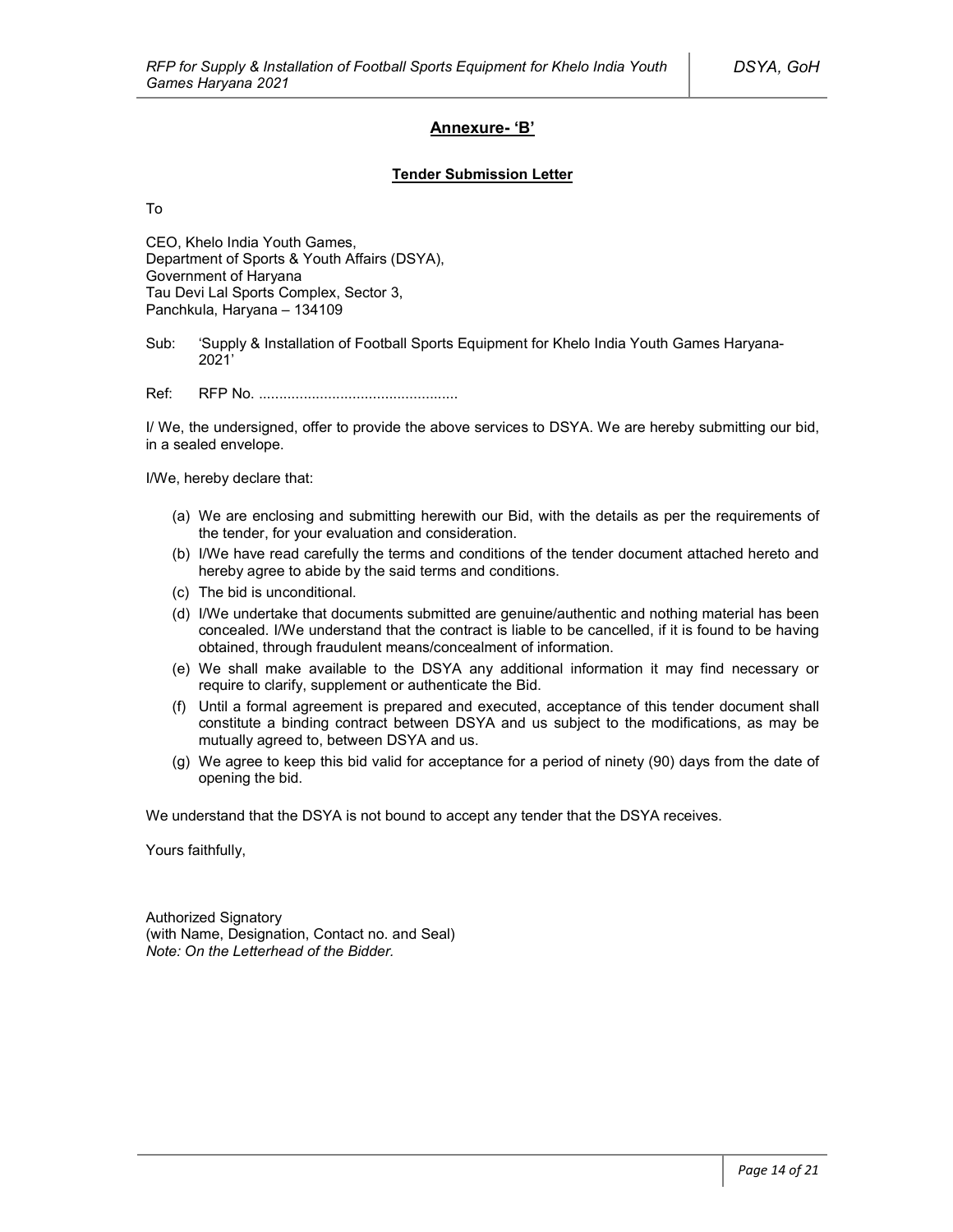### **Annexure- 'C'**

#### **MAF (Manufacturer Authorization Form)**

Date: Ref Number:

To

CEO, Khelo India Youth Games, Department of Sports & Youth Affairs, Govt. of Haryana, Tau Devi Lal Sports Complex, Sector 3, Panchkula, Haryana - 134109

- Sub: 'Supply & Installation of Football Sports Equipment for Khelo India Youth Games-2021, Haryana'
- Ref: RFP No. .................................................

Dear Sir,

We authorize M/s ................., to offer their quotation, negotiate and conclude the contract with you against the above invitation for offer.

We hereby extend our full guarantee and warranty as per terms and conditions of the and/or the contract for the equipment and services offered against this invitation for offer by the M/s ……………., **<Full address>**. We hereby commit to the terms and conditions and will not withdraw our commitments during the process and/or the period of contract. As OEM, if the successful bidder is unable to perform services as per contract, OEM shall offer maintenance services or designate another agency as per /contract for equipment offered and shall be responsible for execution of contract and shall be eligible to receive payments as per payment schedule

Yours Faithfully, (Signature of the Bidder)

Name Designation Seal<sup>1</sup> Date: Business Address: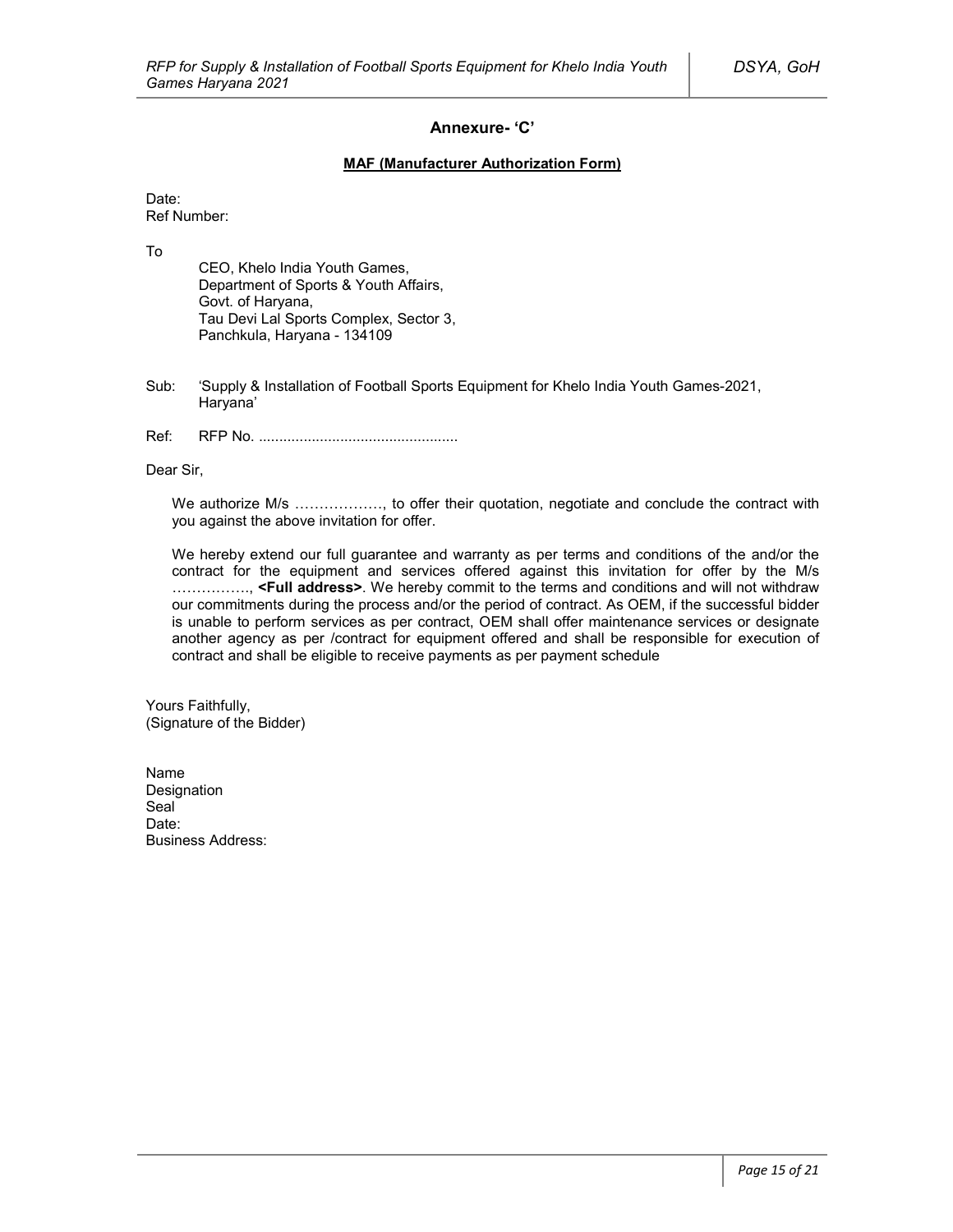### **Annexure-'D'**

#### **Performa for Affidavit**

*(on non-judicial stamp paper of Rs. 100/-)*

I \_\_\_\_\_\_\_\_\_\_ Proprietor/Director/Partner of the firm M/s. \_\_\_\_\_ do hereby solemnly affirm that our firm M/s. has never been blacklisted/debarred either in Government Departments/Agencies in State of Haryana or Central Government Departments/Agencies etc. as on the date of submission of the bid in the present tender.

…………………………………………… Name of the Bidder

…………………………………………………… Signature of the Authorised Signatory

…………………………………………… Name of the Authorised Signatory

Place: \_\_\_\_\_\_\_\_\_\_\_\_\_\_\_\_\_ Date: \_\_\_\_\_\_\_\_\_\_\_\_\_\_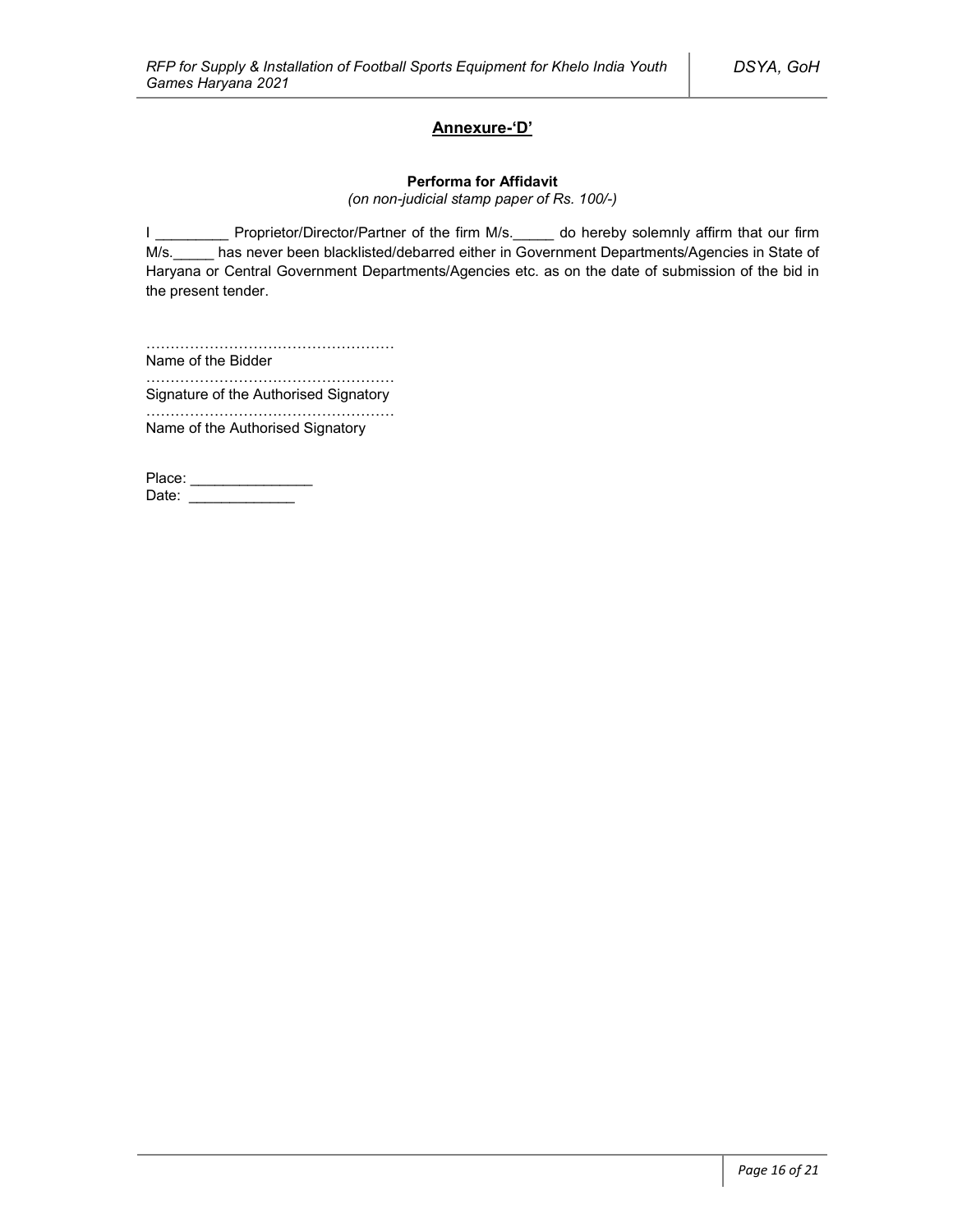### **Annexure- 'E'**

### **Format for Financial Capacity**

| <b>Financial Year</b> | <b>Annual Turnover</b> |
|-----------------------|------------------------|
| 2017-18               |                        |
| 2018-19               |                        |
| 2019-20               |                        |

**Note:** All figures quoted above shall be substantiated by attaching the copy of Audited Annual Reports or a certificate from a Chartered Accountant.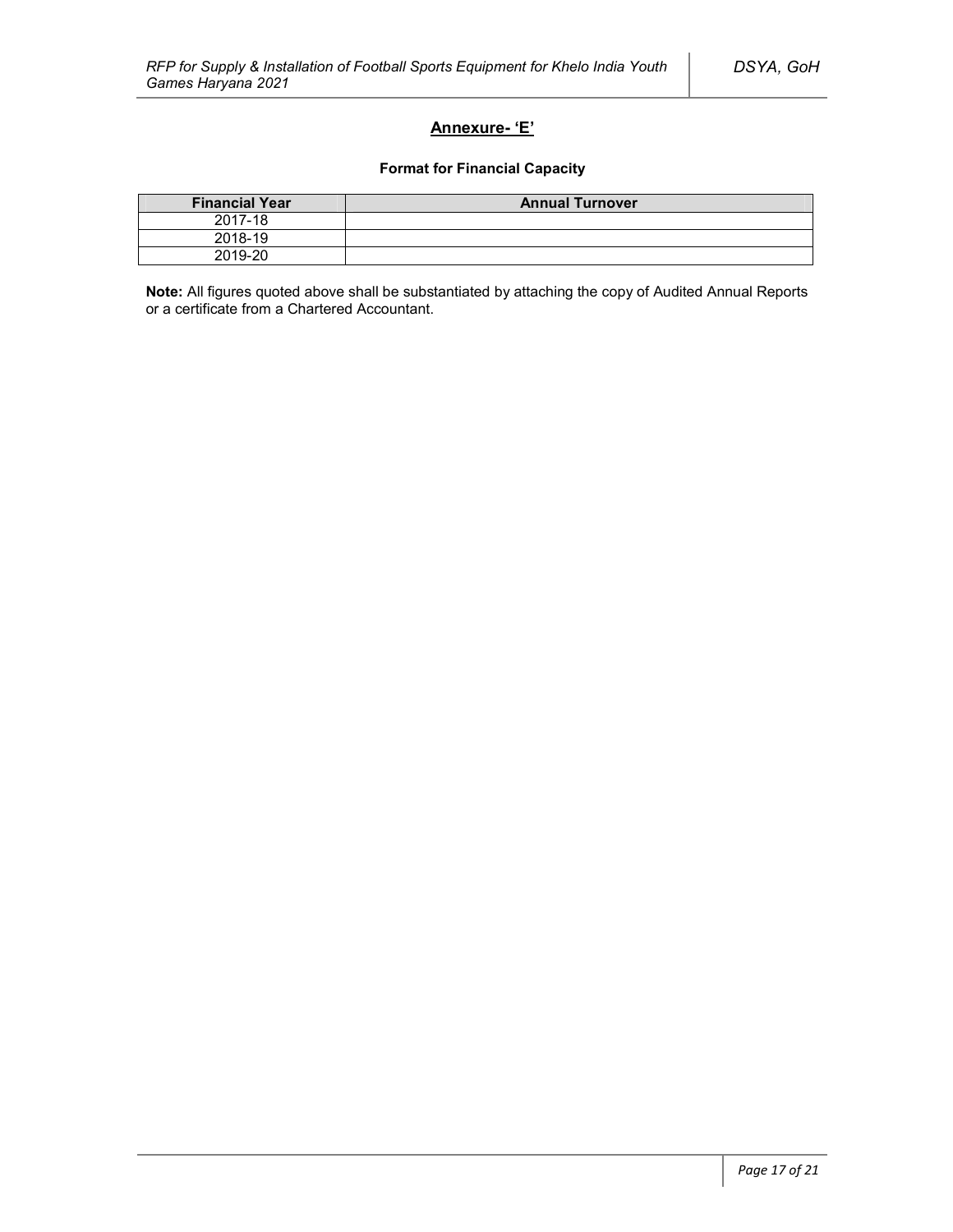### **ANNEXURE- 'I'**

### **ITEM WISE DETAILED SPECIFICATIONS & QUANTITY**

| <b>Sports Discipline: Football</b> |                                                                                                            |                                                                                                                                                                                                                                                                                                                                                                                                                                                                                                                                                          |                                          |                |
|------------------------------------|------------------------------------------------------------------------------------------------------------|----------------------------------------------------------------------------------------------------------------------------------------------------------------------------------------------------------------------------------------------------------------------------------------------------------------------------------------------------------------------------------------------------------------------------------------------------------------------------------------------------------------------------------------------------------|------------------------------------------|----------------|
| <b>Sr No</b>                       | <b>Item</b><br><b>Description</b>                                                                          | <b>Item Specification</b>                                                                                                                                                                                                                                                                                                                                                                                                                                                                                                                                | <b>Required Brand</b>                    | Quantity       |
| $\mathbf{1}$                       | Goalposts [As<br>per the Laws<br>of The Game<br>$(2021-22)]$<br>(per set $02$ )<br>(1Set on each<br>venue) | Size: 24'(W) x 8'(H) x 6' (D)<br>Features: 4" round heavy-duty steel tube<br>Material: Steel /Aluminum FIFA<br>Specifications /Iron<br><b>Color: White</b><br><b>Includes:</b> Goal net & anchors. The<br>standard size for an 11-a-side goal is 24 x<br>8ft (7.32 x 2.44m) for senior. With Net<br>Clips.<br><b>Approved by FIFA.</b>                                                                                                                                                                                                                   | Vines/Nivia/Esskay/<br>Stag/ Bajaj & Co. | $\overline{4}$ |
| $\overline{2}$                     | Portable<br>Goalposts [As<br>per the Laws<br>of The Game<br>$(2021-22)]$<br>(per set $02$ )                | 7.3m x 2.4m FORZA Alu110 Freestanding<br>Football Goal made from<br>110mm reinforced aluminum. Full size 11-<br>a-side football goal with a<br>5mm HDPE braided net included. Optional<br>wheels or weights.<br><b>GOAL FRAME MATERIALS</b><br>• Club spec goal is manufactured from<br>110mm diameter.<br>reinforced aluminum and powder-coated<br>white<br>• Aluminum goal frame provides fantastic<br>protection against rust and corrosion<br>• Fully weatherproof and highly durable<br>• With Net Clips.<br>Approved by FIFA. (1Set on each venue) | Vinex/Nivia/Esskay/<br>Stag/ Bajaj & Co. | 4              |
| 3                                  | Ground<br>Marking<br>machine and<br>material                                                               | STADIUMPRO WHEEL TRANSFER LINE<br><b>MARKER - FOR SPORTS PITCHES</b><br>Treat your grass pitches and courts to<br>the Stadium Pro Wheel Transfer<br>Line Marker. Available with 5cm, 7.5cm<br>or 10cm marker wheel, and a<br>huge 13.8L tank capacity.<br><b>Approved by AIFF</b>                                                                                                                                                                                                                                                                        | Net world sports<br>Paint                | 1              |
| $\overline{4}$                     | Moveable<br><b>DUGOUTS</b><br>covered for<br>Officials and<br>Substitute<br>players (for 20<br>members)    | Moveable with seating capacity of 20<br>persons covered with fiber sheet.<br>Approved by FIFA.                                                                                                                                                                                                                                                                                                                                                                                                                                                           | Stag/ Esskay                             | 8              |
| 5                                  | Moveable<br><b>DUGOUTS</b> for<br>4th Officials<br>and covered<br>for $03$<br>persons)                     | Moveable with seating capacity of 3<br>persons covered with fiber sheet.<br>Approved by FIFA.                                                                                                                                                                                                                                                                                                                                                                                                                                                            | Stag/Esskay                              | 4              |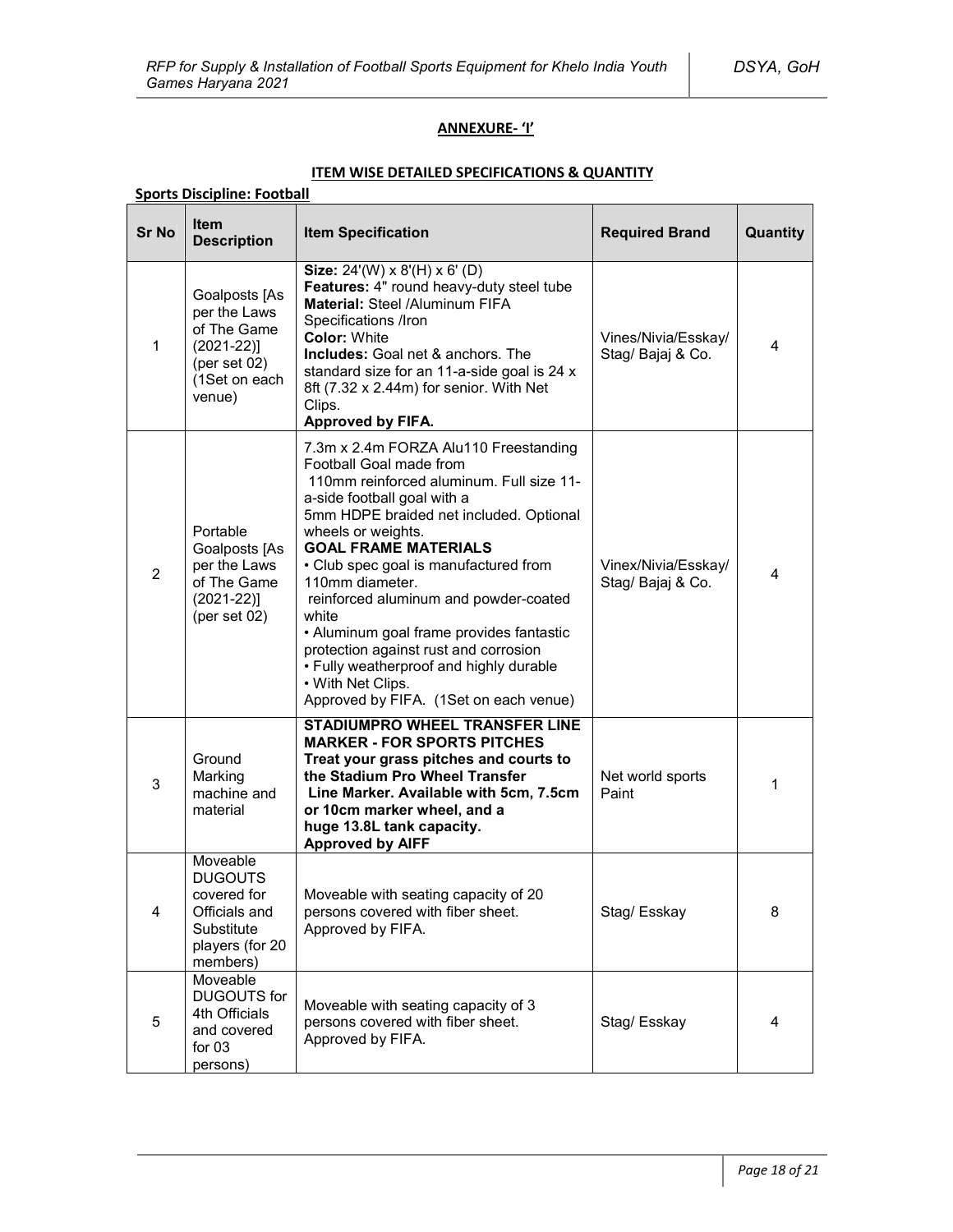| 6              | Substitution<br>Board                    | Player Substitution Board Double Side<br>Display 4-Digits Black Color with Bag<br>• Material: ABS<br>• Width: Approx. 16 inches<br>· Fluorescent double side display 4-digits<br>• Length: Approx. 18 inches<br>• 1 Piece Football Substitution Board<br>Approved by AIFF                          | VINEX/<br>NIVIA/COSCO/<br>COUGAR/HUBLOT<br><b>/SAS SPORTS</b> | 16  |
|----------------|------------------------------------------|----------------------------------------------------------------------------------------------------------------------------------------------------------------------------------------------------------------------------------------------------------------------------------------------------|---------------------------------------------------------------|-----|
| $\overline{7}$ | <b>Ball Pump</b><br>electronic           | . AIR PUMP Football and other sports<br>balls.<br>. Ball and Bladder Needles Included for<br>Filling Air in Sports Ball<br>• Durability. Light and Handy<br>. Made using high Quality materials and<br>components With Steel Handle<br>• Heavy and sturdy foot air pump with non-<br>slip pedal    | <b>MAXAIR /PIKFOS/</b><br>NIVIA/COSCO/<br>COUGAR/             | 4   |
| 8              | Air pump<br>Manual                       | • AIR PUMP Football and other sports<br>balls.<br>• Ball and Bladder Needles Included for<br>Filling Air in Sports Ball<br>• Durability. Light and Handy<br>. Made using high Quality materials and<br>components With Steel Handle<br>• Heavy and sturdy foot air pump with non-<br>slip pedal    | KIPSTA/<br>NIVIA/COSCO/<br><b>COUGAR</b>                      | 8   |
| 9              | Measuring<br>Tape                        | 100 Per mtr Open Reel Tape                                                                                                                                                                                                                                                                         | Freemans /Ess<br>Kay/ Silver lines                            | 5   |
| 10             | Fair play flags                          | 1 FIFA flag, landscape size S (1.5 x 1.0m)<br>1 FIFA flag, landscape size M (2.25x1.5m)<br>2 FIFA flags, landscape size L (3.0 x 2.0m)<br>1 Living Football flag, landscape size M<br>$(2.25 \times 1.5m)$<br>1 Living Football flag, landscape size L<br>$(3.0 \times 2.0m)$<br>Approved by FIFA. | Any Brand                                                     | 4   |
| 11             | U Type Nails<br>Clip                     | U Shape iron clip                                                                                                                                                                                                                                                                                  | Any Brand                                                     | 400 |
| 12             | Supporting<br>Poles for the<br>Goalposts | Approved by FIFA.                                                                                                                                                                                                                                                                                  | Any Brand                                                     | 24  |

**Note:** Bidders are requested to quote exactly the required specifications and brands which are mentioned above. Quoted items other than the above-mentioned specifications and brands will not be considered.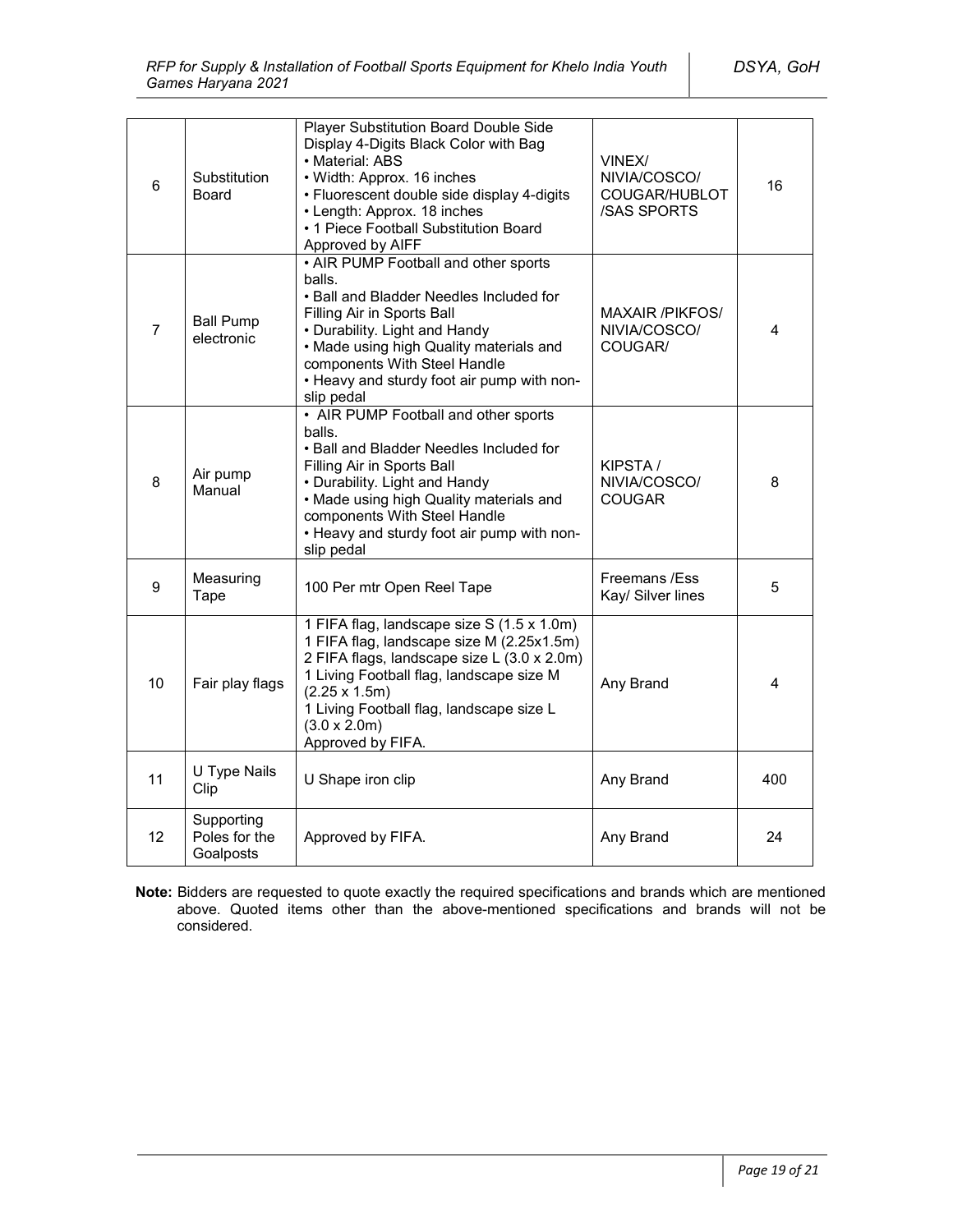### **ANNEXURE- 'II'**

# **COMPLIANCE STATEMENT:**

### **Sports Discipline: Football**

| <b>Sr No</b>      | <b>Item Description</b>                                                                   | Compliance<br><b>Specifications</b><br>(Yes/No) | <b>Offer Brand</b><br>(Make/Model) | <b>Remarks</b><br>(If Any) |
|-------------------|-------------------------------------------------------------------------------------------|-------------------------------------------------|------------------------------------|----------------------------|
| 1                 | Goalposts [As per the Laws of<br>The Game (2021-22)] (per set 02)<br>(1Set on each venue) |                                                 |                                    |                            |
| 2                 | Portable Goalposts [As per the<br>Laws of The Game (2021-22)]<br>(per set $02$ )          |                                                 |                                    |                            |
| 3                 | Ground Marking machine and<br>material                                                    |                                                 |                                    |                            |
| 4                 | Moveable DUGOUTS covered for<br>Officials and Substitute players<br>(for 20 members)      |                                                 |                                    |                            |
| 5                 | Moveable DUGOUTS for 4th<br>Officials and covered for 03<br>persons)                      |                                                 |                                    |                            |
| 6                 | <b>Substitution Board</b>                                                                 |                                                 |                                    |                            |
| 7                 | <b>Ball Pump electronic</b>                                                               |                                                 |                                    |                            |
| 8                 | Air pump Manual                                                                           |                                                 |                                    |                            |
| 9                 | Measuring<br>Tape                                                                         |                                                 |                                    |                            |
| 10                | Fair play flags                                                                           |                                                 |                                    |                            |
| 11                | U Type Nails Clip                                                                         |                                                 |                                    |                            |
| $12 \overline{ }$ | Supporting Poles for the<br>Goalposts                                                     |                                                 |                                    |                            |